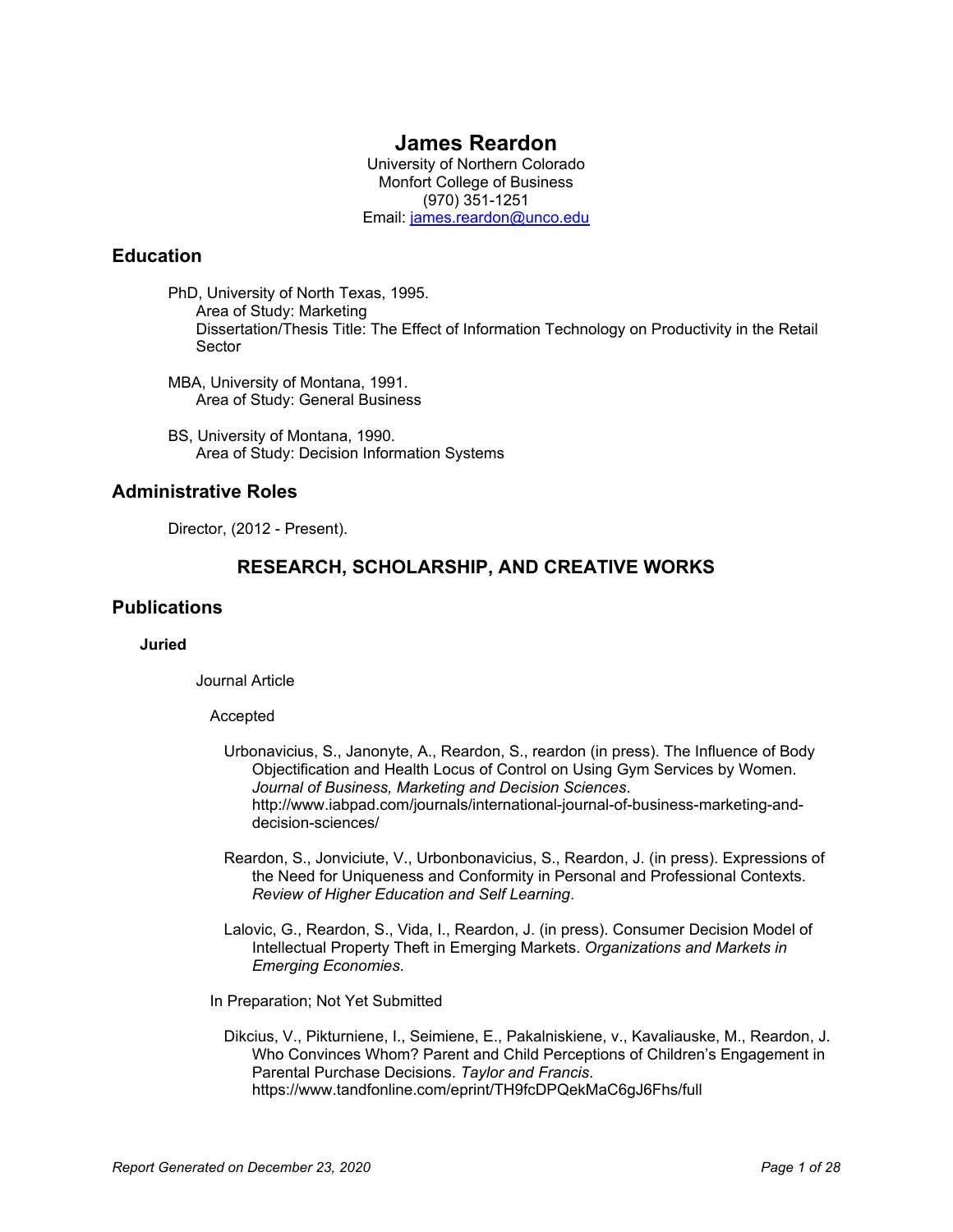### Published

- McCorkle, D. E., Reardon, J., Radon, A., Abraha, D. (2019). A Global Consumer Decision Model of Intellectual Property Theft. *Journal of Research in Interactive Marketing, 13*(4), 509-528.. DOI: https://doi.org/10.1108/IMR-03-2015-0080
- Dikcius, V., Pikturniene, I., Pakalniskiene, V., Reardon, J., Seimiene, E. (2019). Adolescents' engagement in parental purchase decisions of durable goods: scale development and validation. *Westburn Publishers Ltd, 60*(26), 35-60. https://www.ingentaconnect.com/contentone/westburn/jcb/2019/00000018/00000001/ art00004. DOI: https://doi.org/10.1362/147539219X15633616548506
- Reardon, J., Vianelli, D., Miller, C. (2017). The Effect of COO on Retail Buyers' Propensity to Trial New Products. *International Marketing Review, 34*(2), 311-329.
- Conner, S., Reardon, J., Miller, C., Salciuviene, L., Auruskeviciene, V. (2017). Cultural Antecedents to the Normative, Affective, and Cognitive Effects of Domestic versus Foreign Purchase Behavior. *Journal of Business Economics and Management, 18*(1), 100-115. http://www.tandfonline.com/doi/abs/10.3846/16111699.2016.1220975
- Reardon, S., Jonaviciute, v., Urbonavicius, S., Reardon, J. (2016). EXPRESSIONS OF THE NEED FOR UNIQUENESS AND CONFORMITY IN PERSONAL AND PROFESSIONAL CONTEXTS. *REVIEW OF HIGHER EDUCATION AND SELF-LEARNING, 9*(27).
- Aramendia-Muneta, M. E., Reardon, J. (2016). The influence of Ethnocentricity in Purchase Behavior and Ethnocentric Attitudes. *International Journal of Business Anthropology, Cambridge Scholars Publishing, 2*(6). http://www.cambridgescholars.com/international-journal-of-business-anthropology-2
- Urbonavicius, S., Vytautas, D., Reardon, J. (2016). CREDIBILITY OF A SALESPERSON IN RETAILING: JUDGMENTS ON THE BASIS OF THEIR DEMOGRAPHIC PARAMETERS. *Marketing and Management of Innovations*(2), 48-58. http://mmi.fem.sumdu.edu.ua/en/journals/2016/2/49-58
- Škudienė, V., McCorkle, D. E., Reardon, J., Čertokas, Š. (2015). The Effect Of E-Shops' Service Quality on Lithuanian Consumers' Purchase Intentions. *International Journal of Business, Marketing and Decision Sciences, 8*(1), 43-59. http://www.iabpad.com/journals/international-journal-of-business-marketing-anddecision-sciences/
- Vianelli, D., Reardon, J., Guercini, S. (2015). Asymmetric Relationships among Consumer Ethnocentrism, National Identificatin, and Cosmopolitanism. *Micro & Macro Marketing*(2), 181-198.. DOI: DOI: 10.1431/80825
- Škudienė, V., McCorkle, D. E., Reardon, J., Vaitiekunaite, D. (2014). Customer Perceived Value Influence on Manufacturer and Private Label Brand Repurchase Intentions. *Journal of International Business Management & Research, 5*(15).
- McCorkle, D. E., Miller, C., Reardon, J. (2014). Modeling Global Consumer Retail Channel Choice: Bricks or Clicks. *International Journal of Accounting Information Science and Leadership, 7*(20).
- Škudienė, V., Everhart, D., Reardon, J., Šlepikaitė, K. (2013). Front-Line Employees' Recognition and Empowerment Effect on Retail Bank Customers' Perceived Value.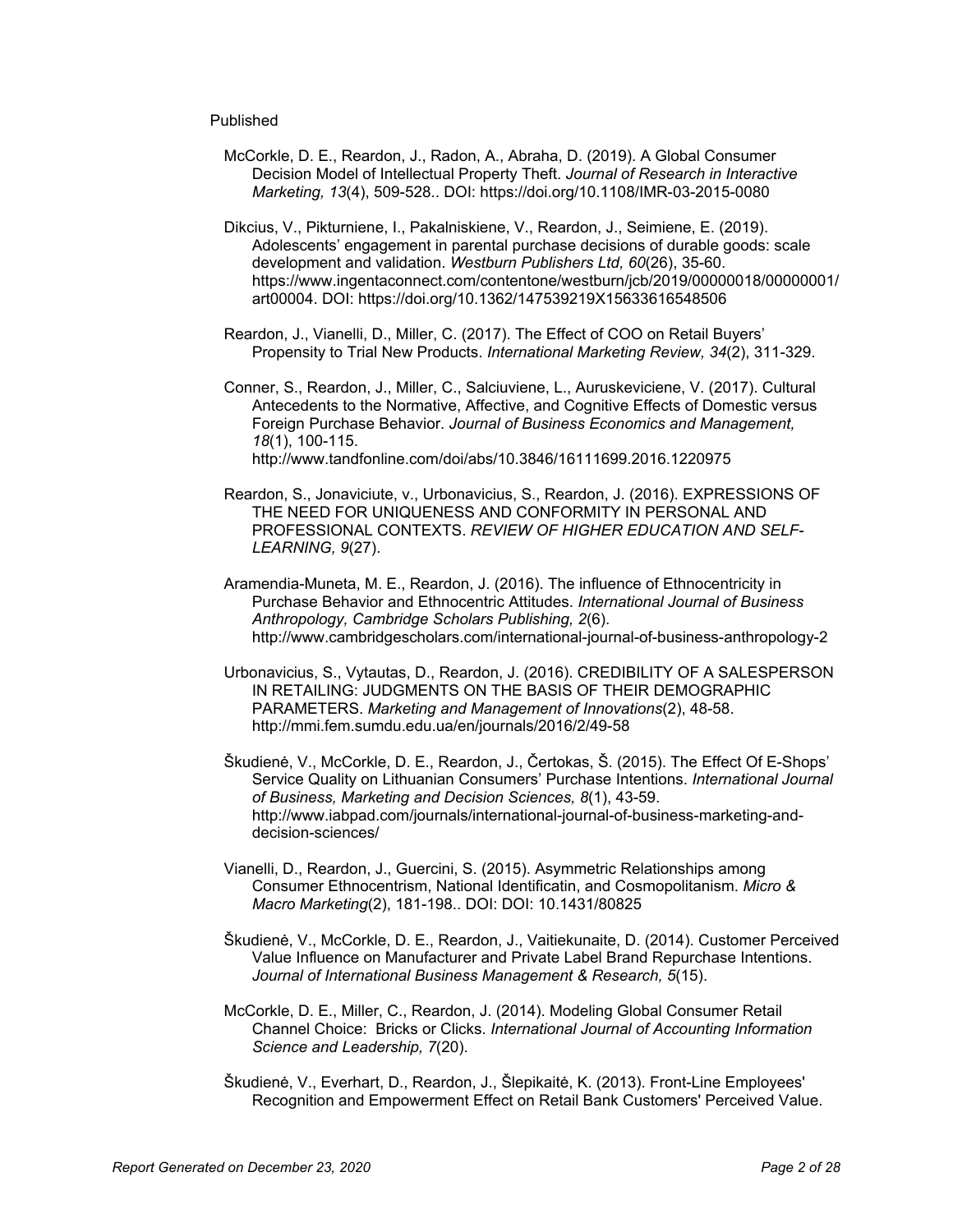*Journal of Service Science, 6*(1), 105-116.

- Clinebell, S. K., Škudienė, V., Trijonyte, R., Reardon, J. (2013). Impact of Leadership Styles on Employee Organizational Commitment. *Journal of Service Science, 6*(1), 139-151.
- Miller, C., Škudienė, V., Reardon, J. (2013). Managing Customer Loyalty in the Entertainment Industry in a Transitional Economy. *Review of Management Innovation & Creativity, 6*(18), 114-129.
- Auruškevičienė, V., Satova, J., Reardon, J. (2013). Success Factors of E-Commerce in Transitional Economies. *Journal of International Business Management & Research*(4 (Spring)), 9-25.
- Lalovic, G., Reardon, S., Vida, I., Reardon, J. (2013). Consumer Decision Model of Intellectual Property Theft in Emerging Markets. *Organizations and Markets in Emerging Economies, 3*(1), 58-74.
- Auruskeviciene, V., Vianelli, D., Reardon, J. (2012). Comparison of Consumer Ethnocentrism Behavioural Patterns in Transitional Economies. *Transformations in Business and Economics, 11*(2), 20-35.
- Kreckova, Z., Odehnalova, J., Reardon, J. (2012). Consumer Ethnocentricity within the Environment of Economic Crisis. *Engineering Economics, 23*(3), 271-281.
- Skudiene, V., Everhart, D., Kaminska, M., Reardon, J. (2012). Cross-Gender Conflict Management Styles and Employee Attitudinal Outcomes: The Mediating Role of Empowerment and Trust. *Journal of Knowledge & Human Resource Management, 4*(6).
- Reardon, J., Miller, C. (2012). The Effect of Response Scale Type on Cross-Cultural Construct Measures: An Empirical Example Using Hall's Concept of Context. *International Marketing Review, 29*(1), 24-53.
- McCorkle, D., Reardon, J., Dalenberg, D., Pryor, A., Wicks, J. (2012). Purchase or Pirate: A Model of Consumer Intellectual Property Theft. *Journal Of Marketing Theory and Practice, 20*(1), 73-86.
- Salciuviene, L., Auruskeviciene, V., Reardon, J. (2011). Antecedents of Performance of Multi-Level Channels in Transitional Economies. *Baltic Journal of Management, 6*(1), 89-104.
- Skudiene, V., Auruakeviien, V., Reardon, J. (2011). The Effect of Emotional Intelligence on Project Outcomes. *Transformations in Business and Economics, 10*(2), 125-137.
- Rybina, L., Reardon, J., Humphries, J. (2010). Patriotism, Cosmopolitanism, Consumer Ethnocentrism, and Purchase Behavior in Kazakhstan. *Organizations and Markets in Emerging Economies, 1*(2), 92-107.
- Payan, J., McCorkle, D., Reardon, J. (2010). The Effect of Culture on the Academic Honesty of Marketing and Business Students. *Journal Of Marketing Education, 32*(3), 275-291.
- Payan, J., McCorkle, D. E., Reardon, J. (2010). The Effect of Culture on the Academic Honesty of Marketing and Business Students. *Journal Of Marketing Education, 32*(3), 275-291.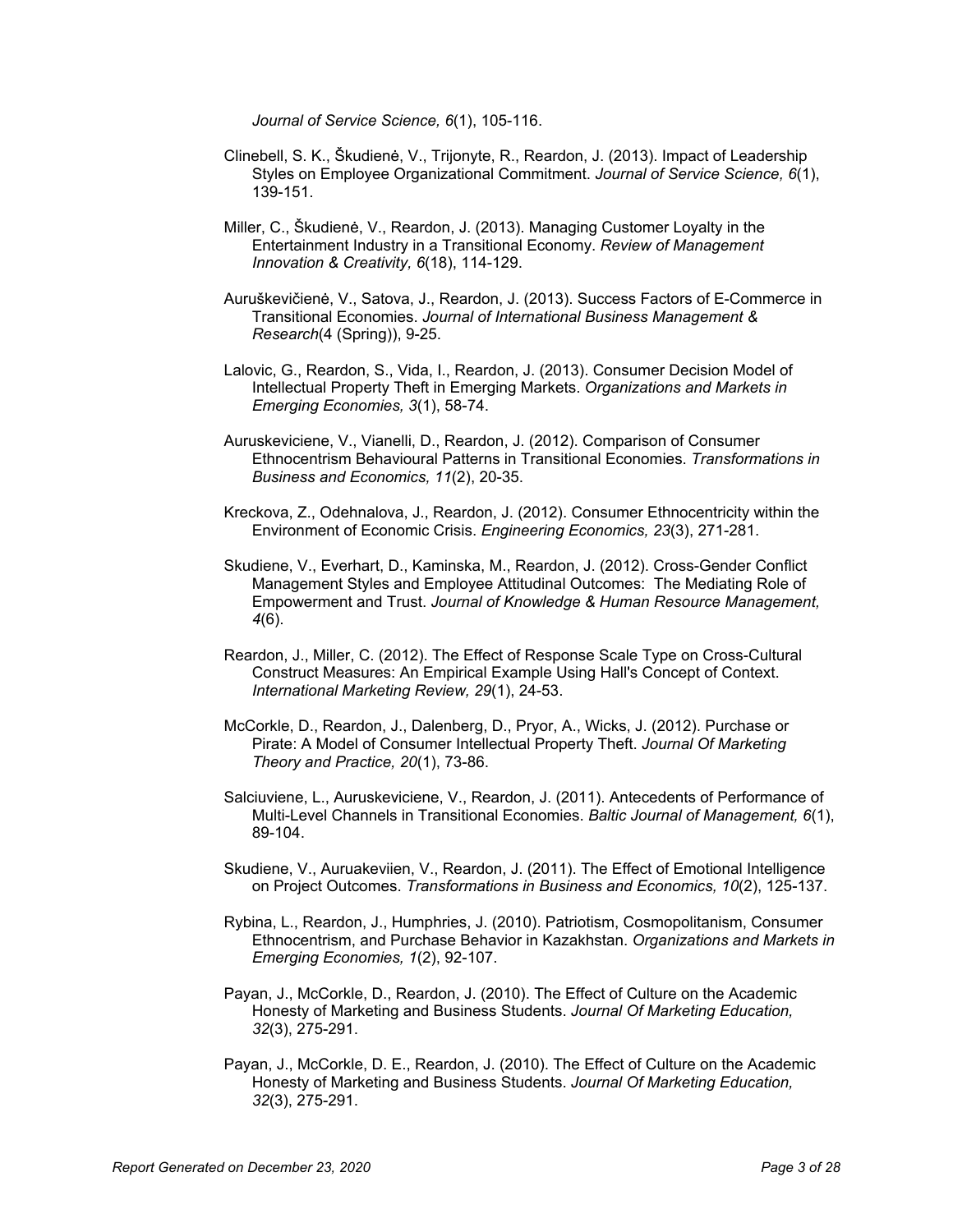- Payan, J., Obadia, C., Reardon, J., Vida, I. (2010). Survival and Dissolution of Exporter Relationships with Importers: A Longitudinal Analysis. *Industrial Marketing Management, 39*(7), 1198-1206.
- Miller, C. E., Reardon, J., Salciuviene, L., Auruskeviciene, V., Lee, K. (2009). Need for Cognition as a Moderator of Affective and Cognitive Elements in Online Attitude toward the Brand Formation. *Journal Of Business And Economics Research, 7*(2), 65-72.
- Dmitrovic, T., Vida, I., Reardon, J. (2009). Purchase Behavior in Favor of Domestic Products in the West Balkans. *International Business Review, 18*(5), 523-535.
- Pryor, A., Dalenberg, D., McCorkle, D., Reardon, J., Wicks, J. (2008). Buy or Burn?: Empirical Tests of Models of Crime Using Data from a General Population. *Social Science Journal, 45*(1), 95-106. http://www.sciencedirect.com/science/article/pii/S036233190700153X
- Vida, I., Reardon, J. (2008). Domestic Consumption: Rational, Affective, or Normative Choice? *Journal of Consumer Marketing, 25*(1), 34-44.
- Vida, I., Reardon, J. (2008). Domestic Consumption: Rational, Affective or Normative Choice? *Journal of Consumer Marketing*.
- Reardon, J., Payan, J., Miller, C., Alexander, J. (2008). Optimal Class Length in Marketing Undergraduate Classes: An Examination of Preference, Instructor Evaluations, and Student Performance. *Journal of Marketing Education, 30*(1 April), 12-20.
- Reardon, J., Miller, C. (2008). Smoking Prevention Messages for Adolescents: How Intensity, Valence, and Recipient of Consequences Affect Attitude Toward the Ad and Intent to Smoke. *Journal Of Marketing Theory & Practice, 16*(1 Winter), 67-77.
- Pryor, A., Dalenberg, D., McCorkle, D., Reardon, J., Wicks, J. (2008). Buy or Burn? Empirical Tests of Models of Crime Using Data From A General Population. *Social Sciences Journal, 45*(1), 95-106.
- Miller, C., Foubert, B., Reardon, J., Vida, I. (2007). Advertising Strategies for Anti-Smoking Messages Across Cultures. *International Journal of Market Research, 49*(4), 515-533.
- McCorkle, D., Payan, J., Reardon, J., Kling, N. (2007). Perceptions and Reality: Creativity in the Marketing Classroom. *Journal Of Marketing Education, 29*(3), 254- 261.
- McCorkle, D., Payan, J., Reardon, J., Kling, N. (2007). Perceptions and Reality: Creativity in the Marketing Classroom. *Journal Of Marketing Education, 29*(3), 254- 261.
- Reardon, J., Dalenberg, D., McCorkle, D. E., Wicks, J. (2007). The Marginal Effects of Consumer Characteristics on Internet Channel Choice. *Journal Of Applied Business Research, 23*(1), 43-54.
- Reardon, J., Dalenberg, D., McCorkle, D. E., Wicks, J. (2007). The Marginal Effects of Consumer Characteristics on Internet Channel Choice. *Journal Of Applied Business Research, 23*(1), 43-54.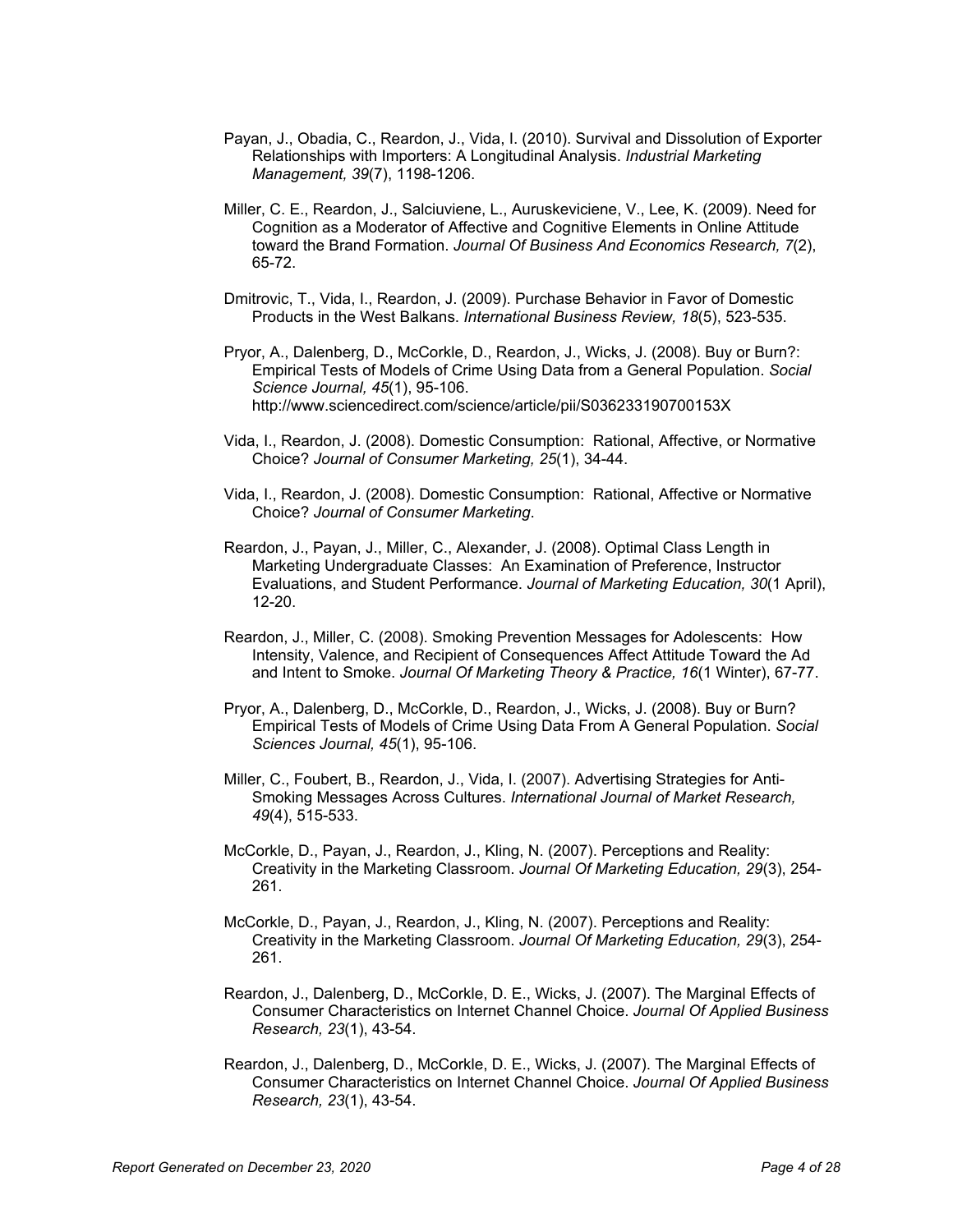- Reardon, J., Miller, C., Foubert, B., Vida, I., Rybina, L. (2006). Antismoking Messages for the International Teen Segment: The Effectiveness of Message Valence and Intensity Across Different Cultures. *Journal Of International Marketing, 14*(3), 115- 138.
- Muller, L., Miller, C., Reardon, J. (2006). Does More and Better Information Enhance Student Performance on Marketing Projects. *Journal of College Teaching and Learning, 10*(3), 7-14.
- Reardon, J., Miller, C., Vida, I., Kim, I. (2005). Ad and Brand Attitude Formation in Transitional Economies. *International Journal Of Business Disciplines (IJBD)*(16), 13- 22.
- Wicks, J. H., Reardon, J., McCorkle, D. E. (2005). An Examination of the Antecedents of the Consumer Make-or-Buy Decision. *Journal Of Marketing Theory & Practice, 13*(1), 26-39.
- Wicks, J., Reardon, J., McCorkle, D. (2005). An Examination of the Antecedents of the Consumer Make-or-Buy Decision. *Journal Of Marketing Theory & Practice, 13*(1), 26- 39.
- Miller, C., Reardon, J., Mccorkle, D., Kling, N. (2005). The Use of Testing Frequency for Improved Performance in a Marketing Course. *Journal Of Education For Business, 81*(2), 67-72.
- Reardon, J., Miller, C., Vida, I., Kim, I. (2005). The Effects of Ethnocentrism and Economic Development on the Formation of Brand and Ad Attitudes in Transitional Economies. *European Journal Of Marketing, 39*(7/8), 737-754.
- Kling, N., McCorkle, D. E., Miller, C., Reardon, J. (2005). The Impact of Testing Frequency on Student Performance in a Marketing Course. *Journal Of Education For Business, 81*(2), 67-72.
- McCorkle, D. E., Alexander, J. F., Reardon, J., Kling, N. D. (2003). Developing Self-Marketing Skills: Are Marketing Students Prepared for the Job Search? *Journal Of Marketing Education, 24*(2), 1-12.
- Miller, C., Reardon, J., McCorkle, D. (2003). Incentives for Industrial Sales Personal: An Empirical Examination of Compensation Attributes. *International Journal Of Business Disciplines (IJBD), 14*, 42-50.
- McCorkle, D., Alexander, J., Reardon, J., Kling, N. (2003). How Prepared Are Marketing Students for the Job Search Process. *Journal Of Marketing Education, 25*, 196-207.
- Miller, C. E., Reardon, J., McCorkle, D. E. (2003). Incentives for Industrial Sales Personnel: An Empirical Examination of Compensation Attributes. *International Journal Of Business Disciplines (IJBD), 14*(2), 42-49.
- Reardon, J., McCorkle, D. E. (2002). A Consumer Model for Channel Switching Behavior. *International Journal Of Retail & Distribution Management, 30*(4), 179-185.
- Reardon, J., McCorkle, D. (2002). Modeling Consumer Distribution Channel Switching Behavior: The Case of Direct vs. Traditional Channels. *International Journal Of Retail & Distribution Management*.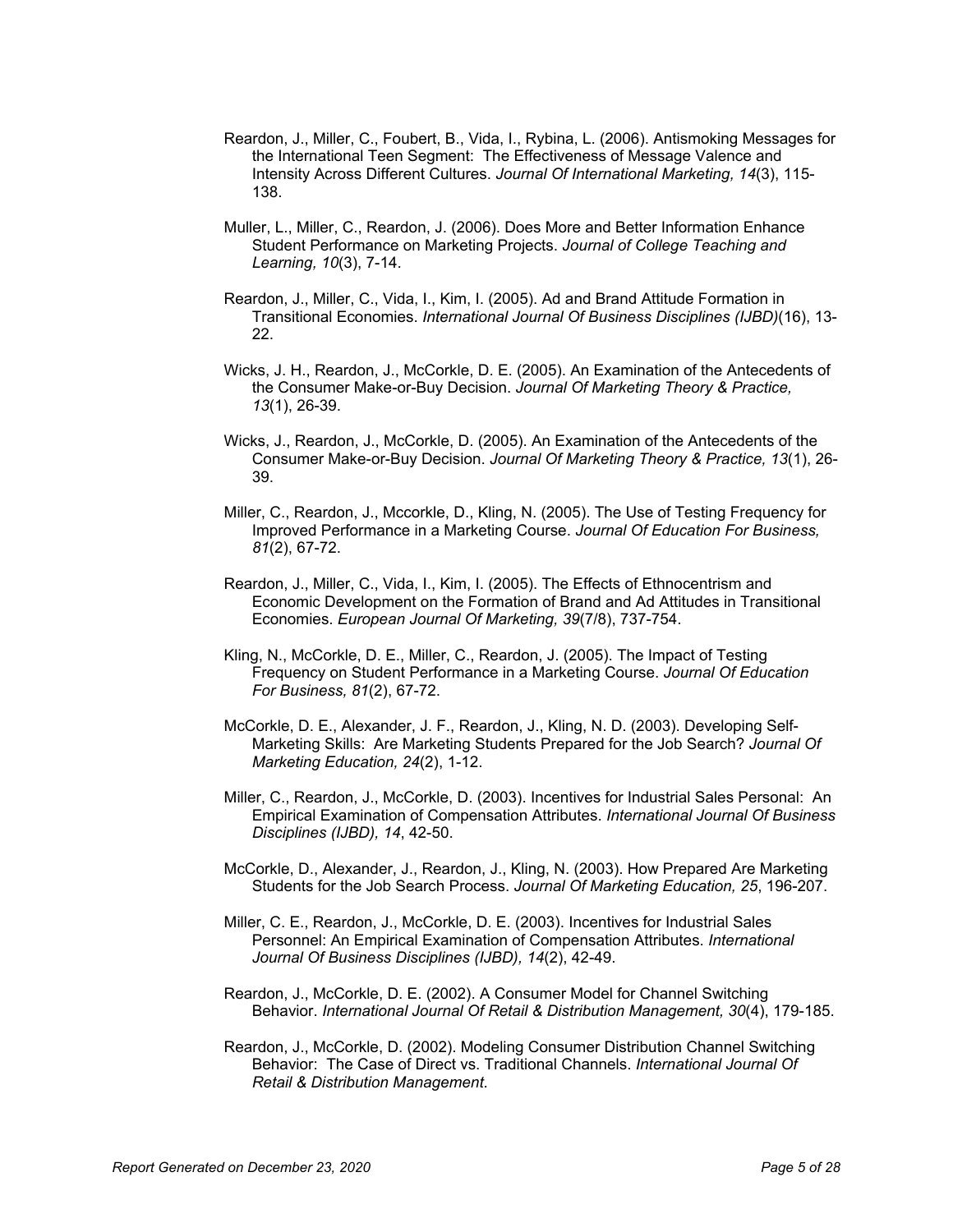- Reardon, J., Kling, N. D., McCorkle, D. E., Miller, C. (2002). The Formation of Regional Trade Blocs: A Theoretical Perspective Using Game Theory. *American Business Review, 20*(1), 91-99.
- Reardon, J., Kling, N. D., McCorkle, D. E., Miller, C. (2002). The Formation of Regional Trade Blocs: A Theoretical Perspective Using Game Theory. *American Business Review, 20*(1), 91-99.
- Reardon, J., Kling, N. D., Amirebayeva, S., McCorkle, D. E. (2001). A Multidisciplinary Approach to Multistop/Multipurpose Shopping Behavior and Retail Location Planning. *Marketing Management Journal, 11*(2).
- McCorkle, D. E., Alexander, J. F., Reardon, J. (2001). Integrating Business Technology and Marketing Education: Enhancing the Diffusion Process Through Technology Champions. *Journal Of Marketing Education, 23*(1), 16-24.
- Reardon, J., Kling, N., Amirebayeva, S., McCorkle, D. (2001). A Multidisciplinary Approach to Multistop/Multipurpose Shopping Behavior and Retail Location. *Marketing Management, 11*(2), 41-49.
- Vida, I., Reardon, J., Fairhurst, A. (2000). Determinants of International Retail Involvement: The Case of Large US Retail Chains. *Journal Of International Marketing, 8*, 37-60.
- Miller, C., Reardon, J., McCorkle, D. (1999). The Effects of Competition on Retail Structure: An Examination of Intratype, Intertype, and Intercategory Competition. *Journal Of Marketing, 63*, 107-120.
- Miller, C. E., Reardon, J., McCorkle, D. E. (1999). The Effects of Competition on Retail Structure: An Examination of Intratype, Intertype and Intercategory Competition. *Journal Of Marketing, 63*(4), 107-120.
- McCorkle, D. E., Reardon, J. F., Alexander, J. F., Kling, N. D., Harris, R. C., Iyer, V. V. (1999). Undergraduate Marketing Students, Group Projects and Teamwork: the Good, the Bad and the Ugly? *Journal Of Marketing Education, 21*(2), 106-117.
- Reardon, J., Dalenberg, D., Wicks, J., Lee, J. (1999). Are Families Rational in Their Make or Buy Decisions? *Journal Of Business And Economic Studies, 5*(1), 17-32.
- Reardon, J., Dalenberg, D., Wicks, J., Lee, J. (1999). Production and Consumption of Goods and Servicing Within the Household and the Effects on Marketing Strategies. *Journal Of Business And Economic Perspectives, 25*(2), 71-84.
- Reardon, J., Vida, I. (1998). Measuring Retail Productivity. *International Review Of Retail, Distribution And Consumer Research, 8*(4), 399-414.
- Reardon, J., Hasty, R. (1998). A Game Theoretic Approach to International Retailer-Vendor Relations. *International Journal Of Business Disciplines (IJBD), 8*(2), 39-50.
- Chowdhury, J., Reardon, J., Srivastava, R. (1998). Alternative Modes of Measuring Store Image: An Empirical Assessment of Structured Versus Unstructured Measures. *Journal Of Marketing Theory & Practice, 6*, 72-86.
- Reardon, J., Hasty, R., McGowen, K. (1997). Value Systems and Acculturation: Differences in Hispanic Values. *Journal Of Retailing And Consumer Services, 4*(3), 153-158.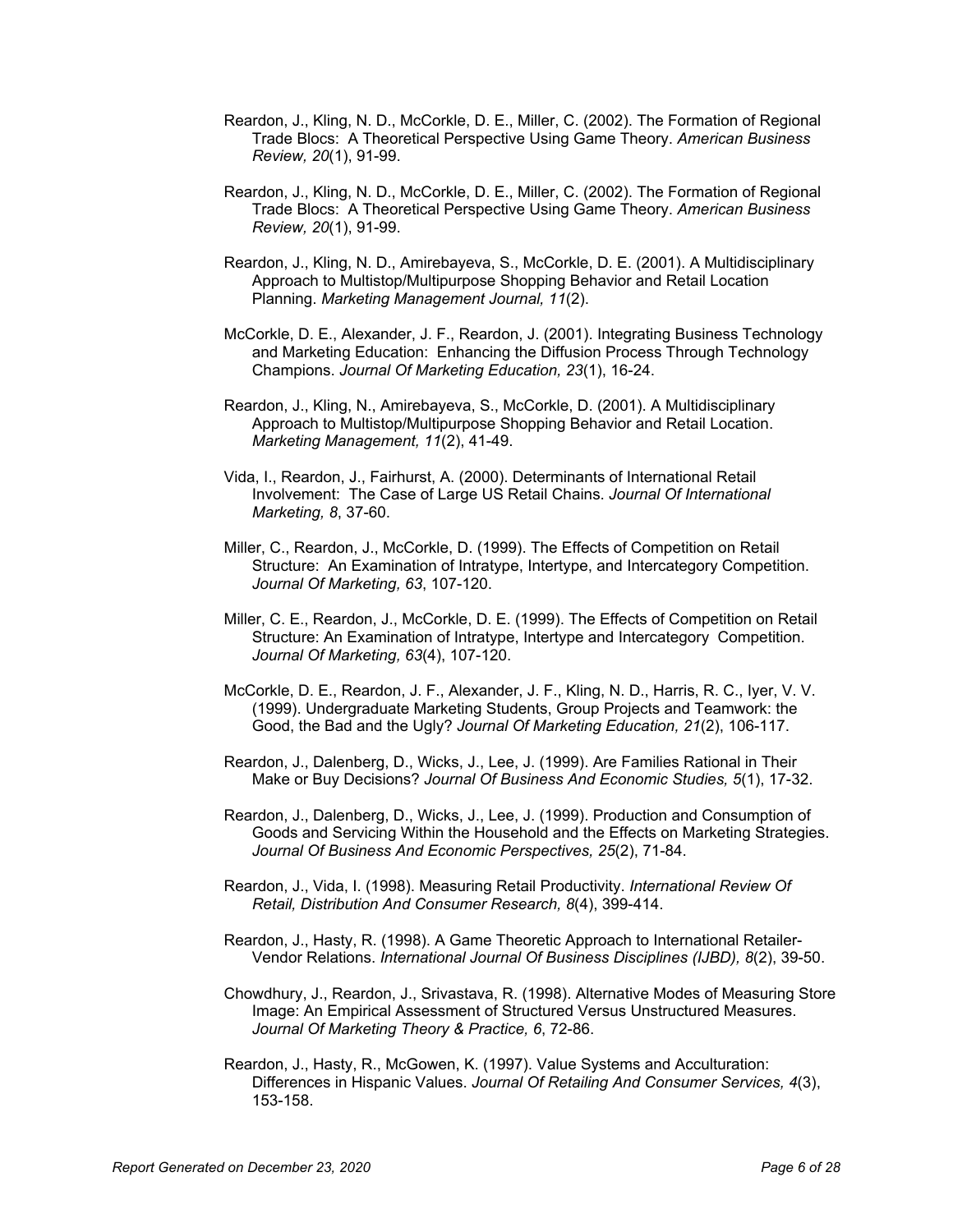- Reardon, J., Miller, C., Hasty, R., Waguespack, B. (1996). A Comparison of Alternative Theories of Services Marketing. *Journal Of Marketing Theory & Practice, 4*(4), 61-71.
- Massad, V., Reardon, J. (1996). Channel Surfing, Brand Loyalty, and Risk Aversion: Modeling Consumer Switching Behaviors. *International Journal Of Advertising, 15*, 250-261.
- Reardon, J., Hasty, R. (1996). International Vendor Relations: A Perspective Using Game Theory. *International Journal Of Retail & Distribution Management, 24*(1), 15- 23.
- Reardon, J., Hasty, R., Coe, B. (1996). The Effect of Information Technology On Productivity In Retailing. *Journal Of Retailing, 72*(4), 445-461.
- Miller, C., Reardon, J. (1995). The Structure of Markets, Competition, and Retailing: Effects of Intratype Competiton. *Journal Of Marketing Management, 5*(2), 35-46.
- Reardon, J., Miller, C., Coe, B. (1995). Applied Scale Development: Measurement of Store Image. *Journal Of Applied Business Research, 11*(4), 85-93.
- Miller, C., Reardon, J., Srivastava, R., Hu, S.-W. (1995). Special Economic Zones of the People's Republic of China: An Examination of Entry Strategies by Taiwanese Investors. *International Journal Of Management, 12*(2), 247-54.
- Miller, C., Reardon, J. (1995). Market Pricing For Publicly Owned Goods: A Proposed Model and Methodology. *Journal Of Business And Economic Perspectives, 21*(1), 45- 52.
- Miller, C., Reardon, J. (1994). Increasing Montana's Non-Resident Hunting Fees. *Montana Business Quarterly, 31*(4), 15-17.

Conference (Abstract) Proceeding

#### Published

- Brannon, D., Reardon, J., Radon, A. (2019). *Attention Capture and Transference from Complimentary Products to Focal Products*. Austin TX: American Marketing Association Winter Educators Conference.
- Salciuviene, l., Chip, m., Reardon, J., Lee, K., Mikoliunas, T., Miller, K. (2017). *Media Involvement and Consumer Attitude Formation towards Digital Advertising*. Oxford: 50th Academy of Marketing Conference.
- McCorkle, D. E., Reardon, J. (2017). *The Added Value of Certifications: A Case Utilizing Hootsuite Certification for Managing Social Media* (vol. 11). INTED2017 Proceedings 11th International Technology, Education and Development Conference. https://iated.org/inted/publications. DOI: 10.21125/inted.2017
- Reardon, J., Vianelli, D., Auruskeviciene, V., Vida, I. (2017). *Assessing Consumer Preferences for Foreign and Domestic Product Before and during an Economic Crises: A Longitudinal Examination*. Chicago: American Marketing Association.

Conference (Full Paper) Proceeding

Accepted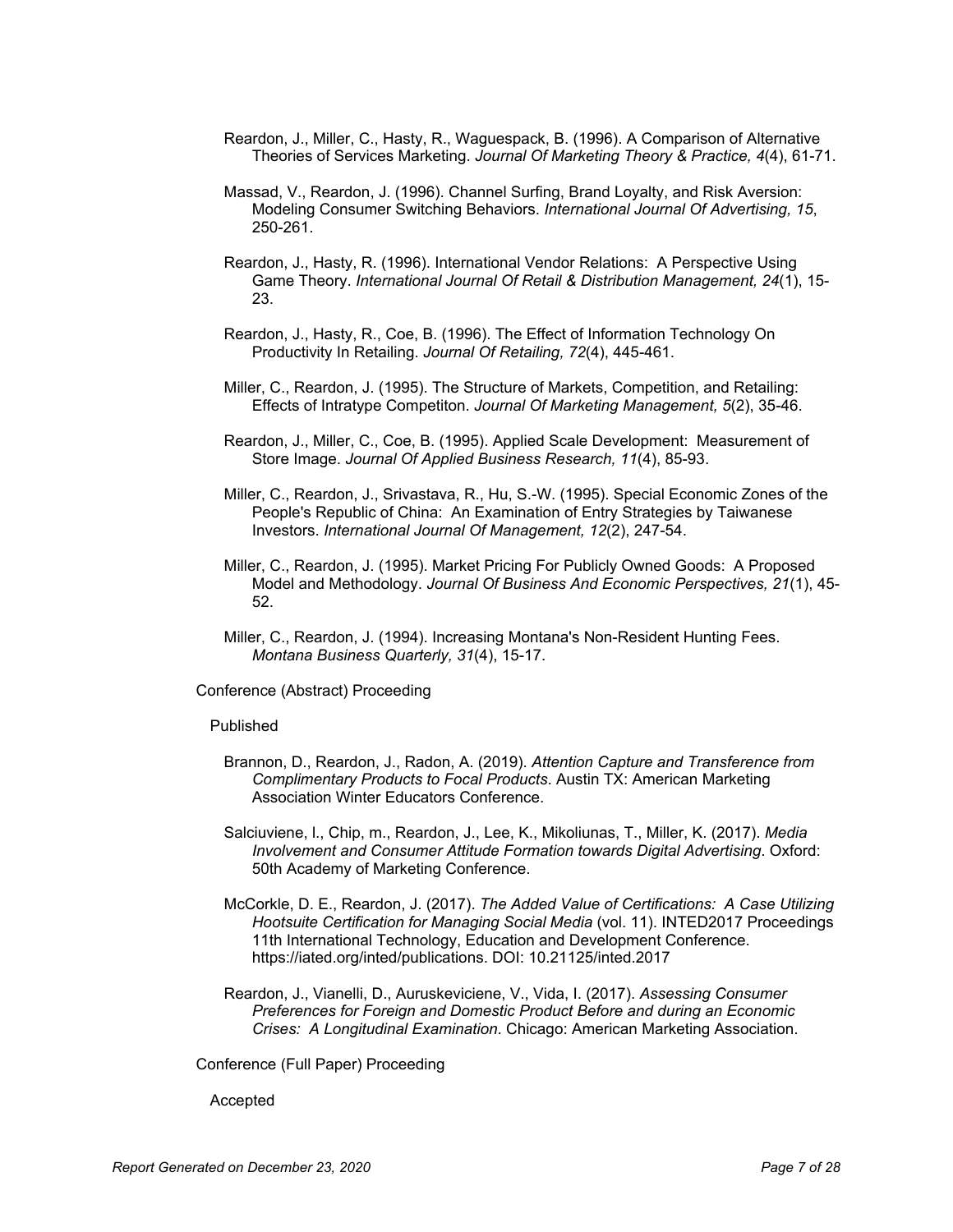- Vianelli, D., Reardon, J., Auruakeviien, V. (in press). *The Effects of Consumer Ethnocentrism, National Identity, and Cosmopolitanism on Purchase Behavior in Transitional Economies*. Eurasia Business and Economics Society Conference.
- `kudien, V., Everhart, D., Kaminska, M., Reardon, J. (in press). *Cross-Gender Conflict Management Styles and Employee Attitudinal Outcomes: The Mediating Role of Empowerment and Trust*. Intellectbase International Consortium Conference.

#### Published

- McCorkle, D. E., Reardon, J., Miller, C., Auruškevičienė, V. (2018). *Underlying Causes of the Geographic Choice Decision of U.S. Business Students to Study Abroad*. Valencia: Proceedings of INTED Conference.
- McCorkle, D. E., Reardon, J., Miller, C., Auruškevičienė, V. (2018). *The Effect of Student Perceived Benefits and Obstacles on Determining Geographic Region for Study Abroad*. Santa Fe, New Mexico: 2018 MEA Marketing Educators' Conference.
- Salciuviene, L., Miller, C., Reardon, J., Mikoliunas, T., Lee, K., Miller, K. E. (2017). *Media Involvement and Consumer Attitude Formation towards Digital Advertising* (vol. 2017). Hull University Business School: Proceedings of the Academy of Marketing.
- Rybina, L., Reardon, J., Garkavenko, V. (2017). In Timothy Lee (Ed.), *The Impact of Consumer Ethnocentrism and its Antecedents on Airline Preference among Kazakhstani Travelers* (1st ed., vol. 1). Beppu Japan: Global Congress of the Special Interest Tourism & Hospitality. http://itc2017.tosok.org
- Dikcius, V., Armenakyan, A., Pikturniene, I., Seimiene, E., Kavaliauske, M., Katkuviene, K., Reardon, J. (2016). *Children's Influence on their Parents' Purchase Decision: Systematic Analysis of Researches Between 1985-2014* (vol. 21). International Scientific Conference Economics and Management.
- Reardon, S., Jonaviciute, v., Urbonavicius, S., Reardon, J. (2015). *EXPRESSIONS OF THE NEED FOR UNIQUENESS AND CONFORMITY IN PERSONAL AND PROFESSIONAL CONTEXTS*. Intellectbase Academic Conference 2015.
- Abraha, D., Radon, A., Sundstrom, M., Reardon, J. (2015). *The effect of cosmopolitanism, national identity and ethnocentrism on Swedish purchase behavior*. Orlando, FL: AABRI Conference.
- Škudienė, V., McCorkle, D. E., Reardon, J., Čertokas, Š. (2015). *The Effect of E-Shops' Service Quality on Lithuanian Consumers' Purchase Intentions*. Proceedings of the International Academy of Business and Public Administration Disciplines (IABPAD) Conference.
- Auruškevičienė, V., Radon, A., Abraha, D., Reardon, J., Vida, I. (2015). *Consumer Decision Model of Intellectual Property Theft in Eurasia Markets*. Lisbon, Portugal: 15th EBES Conference.
- Reardon, J., Vianelli, D., Auruškevičienė, V., Vida, I. (2014). *The Effect of Economic Crisis on Consumer Preferences of Foreign and Domestic Goods: A Cross-cultural, Longitudinal Study of US, Italy and Lithuania*. Valencia, Spain: 43rd Annual EMAC Conference.

McCorkle, D. E., Miller, C., Reardon, J. (2013). *Modeling Global Consumer Retail*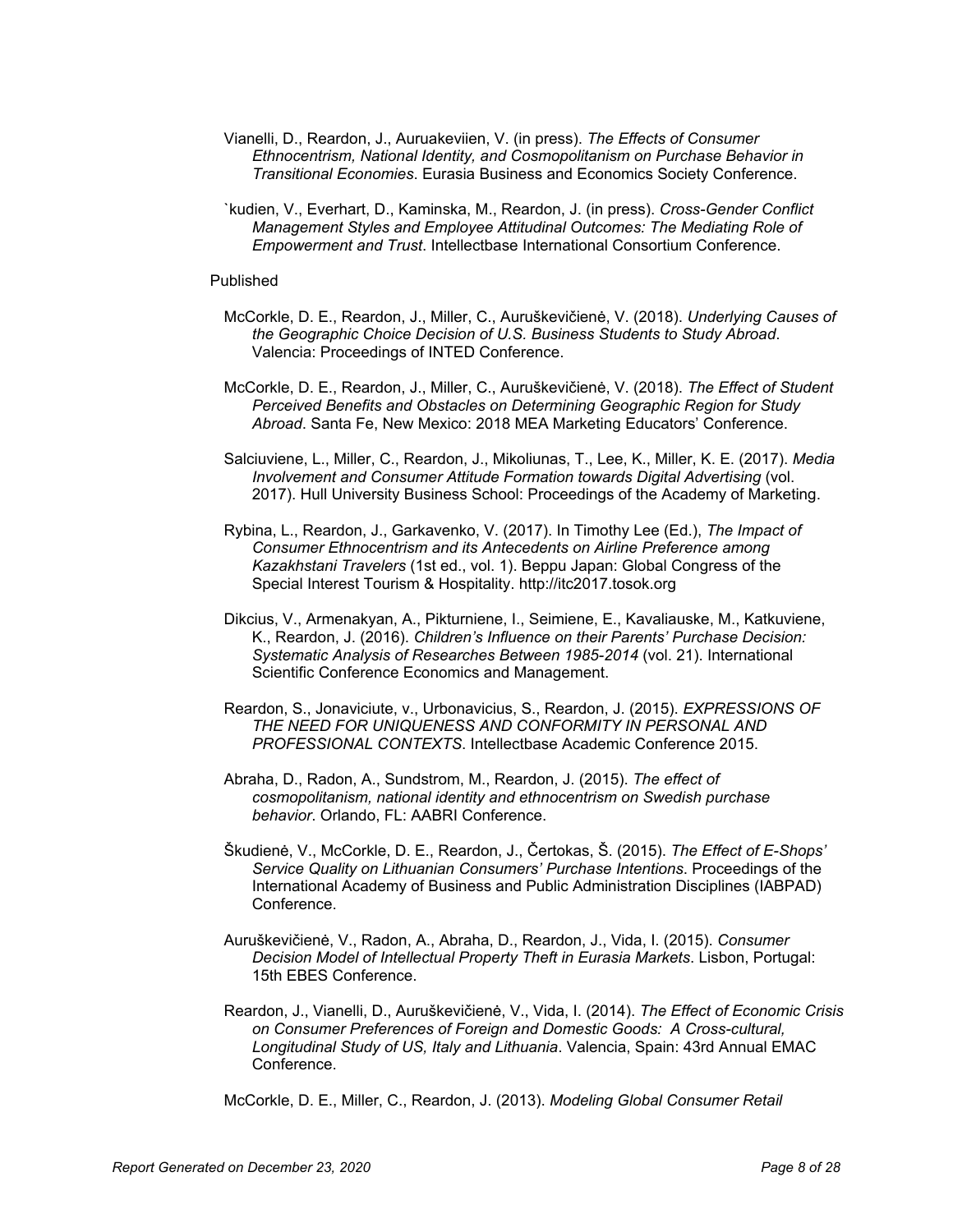*Channel Choice: Bricks or Clicks*. Intellectbase Academic Conference 2013.

- Reardon, J., McCorkle, D. E., Auruškevičienė, V. (2013). *An Exploratory Study of Online Versus Traditional Educational Delivery Methods Using Social Contract Theory.*. Portland, OR: Marketing Educators' Association Conference.
- Skudiene, V., McCorkle, D. E., Reardon, J., Vaitiekunaite, D. (2013). *Customer Perceived Value Influence on manufacturer and Private Label Brands Repurchase Intentions*. Las Vegas, NV: Intellectbase International Consortium.
- Vianelli, D., Marzano, C., Reardon, J. (2013). *Il processo d'acquisto dei retailer: proposta di un modello d'analisi per i prodotti made in Italy nel mercato Americano*. Milan, Italy: Dall'innovzione tecnolgica al mercato.
- McCorkle, D. E., Miller, C., Reardon, J. (2013). *Modeling Global Consumer Retail Channel Choice*. Las Vegas, NV: Intellectbase International Consortium Conference.
- Škudienė, V., Everhart, D., Reardon, J., Šlepikaitė, K. *Front-Line Employees' Recognition and Empowerment Effect on Retail Bank Customers' Perceived Value*. Paris International Academic Conference/Baltic Cruise Conference.
- McCorkle, D. E., Auruakeviien, V., Vytautas, J., Reardon, J. (2013). *The Antecedent Effects of SMS Marketing on Consumer Intentions*. Proceedings of the Academy of Business and Public Administration Disciplines.
- McCorkle, D. E., Auruskeviciene, V., Reardon, J., Skudiene, V. (2012). *Faculty Adaptation to Foreign Student Learning Styles and Epectations*. Long Beach, CA: 33rd Annual Proceedings of the Marketing Educators Conference.
- Miller, C., Skudiene, V., Reardon, J. (2012). *Managing Customer Loyalty in the Entertainment Industry in a Transitional Economy*. Las Vegas, NV: Intellectbase International Consortium Conference.
- Reardon, J., McCorkle, D. E., Auruakeviien, V. (2012). *Online Courses: Innovative Education Channel or 21sr Century Correspondence Course* (pp. 5588-5593). INTED 2012 Proceedings 6th International Technology, Education and Development Conference.
- Auruskeviciene, V., Satova, J., Reardon, J. (2012). *Success Factors of E-Commerce in Transitional Economies*. Las Vegas, NV: Intellectbase International Consortium Conference.
- McCorkle, D. E., Auruskeviciene, V., Vytautas, J., Reardon, J. (2012). *The Antecedent Effects of SMS Marketing on Consumer Intentions* (1st ed., vol. 6, pp. 88-105). Orlando, FL: International Academy of Business and Public Administration Disciplines Conference.
- Payan, J., Reardon, J. (2011). *The Effect of Culture, Product Self-Image Congruence, and Brand Attitudes on the Propensity to be Brand Loyal*. 15th Biennial World Congress of the Academy of Marketing Science.
- Reardon, J., Miller, C., Vida, I., Salciuviene, L., Auruskeviciene, V. (2011). *The Effect of Culture on Antecedents to the Foreign and Domestic Purchase Choices: A Global Perspective*. Cancun, Mexico: American Marketing Association (AMA) Global SIG **Conference**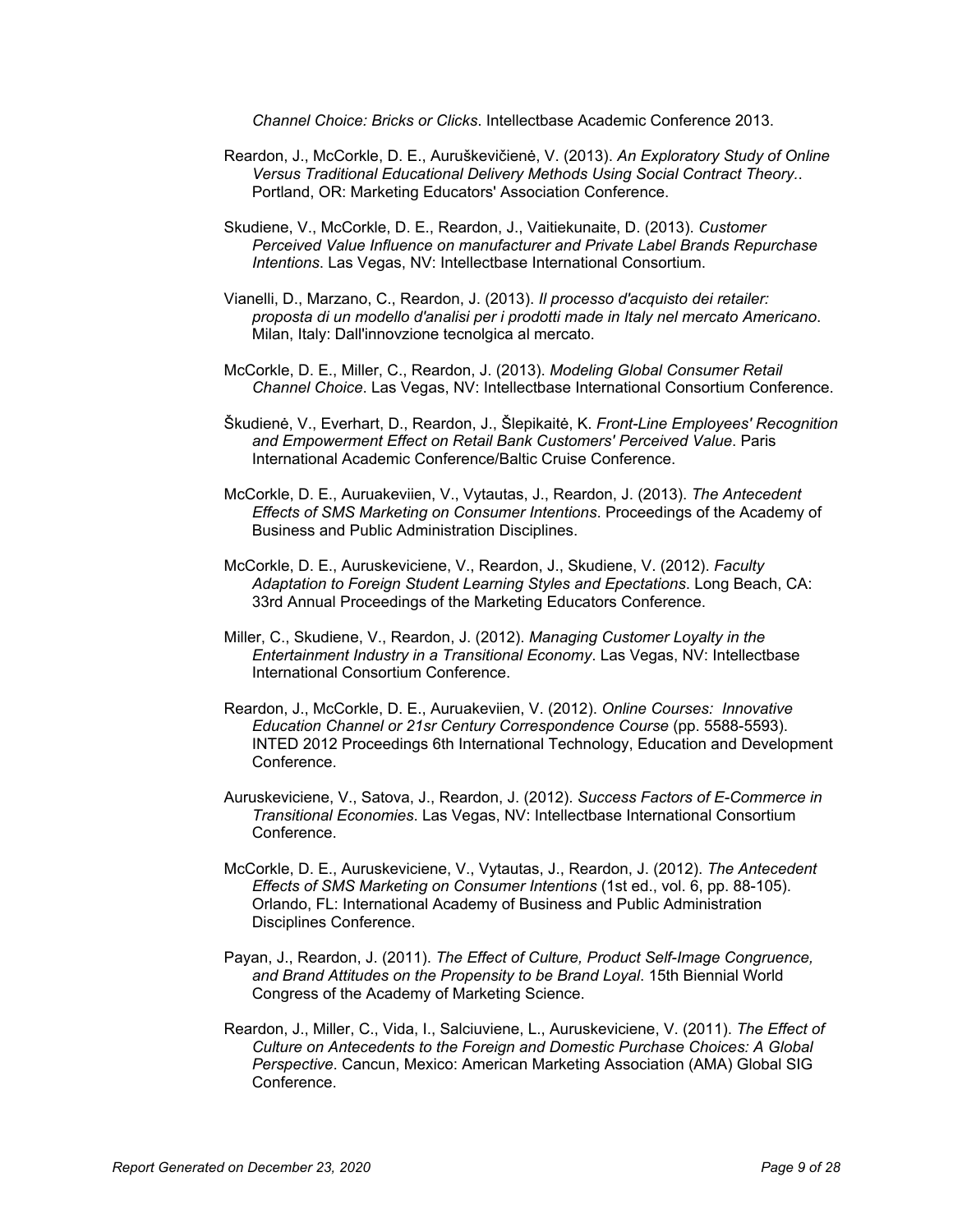- Reardon, J., Auruskeviciene, V., Skudiene, V. (2010). *Adaptation of Foreign Visiting Faculty to Local Student Learning Styles and Expectations*. Madrid, Spain: International Conference of Education, Research and Innovation.
- Vianelli, D., Reardon, J., Guercini, S. (2010). *Consumer Ethnoentrism, National Identity and Cosmopolitanism in Italy: A study on purchase behavior of domestic versus foreign-made products*. Venice Italy: 9th International Marketing Trends Conference.
- Reardon, J., Miller, C., Auruskeviciene, V. (2010). *Measurement and Validation of Hall's Construct of Context: Extending the Cross-Cultural Measurement Paradigm*. Porto, Portugal: Annual European International Business Academy Conference.
- Reardon, J., Payan, J., Auruskeviciene, V. (2010). *The Effect of Culture, Product Self-Image Congruence, and Brand Attitudes on the Propensity to be Brand Loyal*. Porto, Portugal: Annual European International Business Academy Conference.
- Reardon, J., Skudiene, V., Auruskeviciene, V. (2010). *The Effect of Entrepreneurs' Emotional Intelligence on Project Outcomes*. Vilnius, Lithuania: Innovation Driven Entrepreneurship - BMRA 2010.
- Reardon, J., McCorkle, D., McCorkle, Y. (2010). *The Effect of Uncertainty Avoidance on Cumsumer E-Commerce Adoption: An Exploratiry Examination*. Orlando, FL: Academy of Business and Public Administration Disciplines.
- Auruskeviciene, V., Reardon, J. (2010). *The Impact of Attitudes on Mobile Marketing and Behavioral Outcomes in a Transitional Economy*. Budapest, Hungary: European Marketing Academy Regional Conference-Marketing Theory Challenges in Emerging Societies.
- Urbonavicius, S., Gineikeine, J., Reardon, J. (2010). *The Role of Country Animosity, Ethnocentrism and Nostalgia on Consumer Judgements in the Context of Transformations*. Budapest, Hungary: European Marketing Academy Regional Conference.
- Miller, C., Reardon, J., Salciuviene, L., Auruskeviciene, V., Lee, K. (2009). *Need for Cognition as a Moderator of Affective and Cognitive Elements in Online Attitude toward the Brand Formation*. Prague, Czech: European Applied Business Research Conference.
- Obadia, C., Reardon, J. (2009). *SME's Performance in International Export Channels: Relying on relationships as a Competitive Advantage*. Tel Aviv, Isreal: Entrepreneurship Without Borders: FoSentHE Conference.
- Reardon, J., McCorkle, D., Auruskevieciene, V., Skudiene, V. (2009). *The Effect of Culture on Consumer E-Commerce Adoption*. Kauai, Hawaii: Western Decision Sciences Institute.
- Reardon, J., Miller, C., Vida, I., Obadia, C. (2009). *The Effects of Culture on Antecedents to Domestic or Foreign Purchase Choice*. Valencia Spain: 2009 EIBA Conference.
- Payan, J., Reardon, J., McCorkle, D. (2009). *The Effects of Culture on Undesirable Undergraduate Student Behaviors*. Puerto Vallarta, Mexico: Cross-Cultural Research Conference.
- McCorkle, D., Auruskeviciene, V., Skudiene, V., Reardon, J., Vida, I. (2008). *Consumer Choice and Intellectual Property Theft: An Exploratory Examination*. Chicago, IL: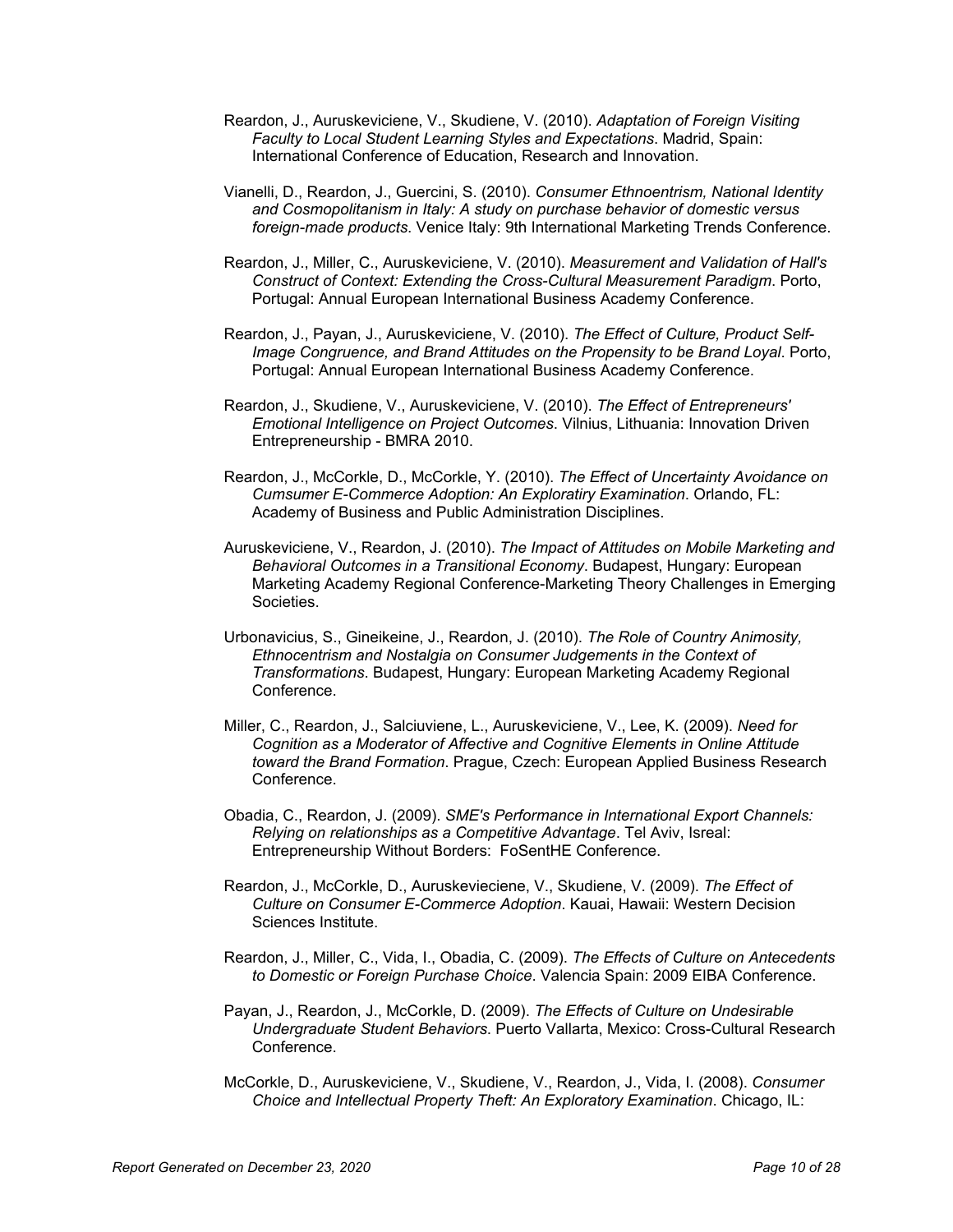Marketing Management Association.

- Salciuviene, L., Auruskeviciene, V., Reardon, J. (2008). *Development Factors of the Competitive Advantages in the Subsidiaries of MNCs*. Vilnius, Lithuania: International Business Development: Globalization, Opportunities, and Challenges.
- Obadia, C., Vida, I., Reardon, J. (2008). *Revisiting Importers' Roles in Export Performance Models*. Tallinn, Estonia: 2008 EIBA Conference.
- Reardon, J., Auruskeviciene, V., Salciuviene, L., McCorkle, D. (2008). *The Effect of Culture on Consumer Intellectual Property Theft: An Exploratory Analysis*. Madrid, Spain: Global Business and Technology Association's Tenth Annual International Conference.
- Payan, J., Reardon, J., McCorkle, D., Weverbergh, M. (2008). *The Effects of Culture on Cheating: An Exploratory Examination*. Salt Lake City, UT: 32nd Annual Proceedings of the Marketing Educators Conference.
- McCorkle, D., Payan, J., Reardon, J., Kling, N. (2007). *Creative Thinking Skills: An Exploratory Empirical Analysis*. Verona, Italy: AMS World Marketing Conferenc.
- Reardon, J., Payan, J., Miller, C. (2007). *Optimal Class Length in Marketing Classes*. San Antonio, TX: Marketing Educators Conference.
- McCorkle, D., Payan, J., Kling, N., Reardon, J. (2006). *Role of Creativity in Marketing Education*. San Francisco, CA: Marketing Educators Conference.
- Reardon, J., Miller, C., Foubert, B., Vida, I., Kling, N. (2006). *The Effectiveness of Personal vs. Social Consequence Anti-Smoking Messages: An Exploratory Analysis*. Institute for Business and Finance Research: Global Conference on Business and Finance.
- Miller, C., Reardon, J. (2005). *Attitudes Toward Advertising: An Examination of Transformations During Initial Stages of Economic Developement*. Salem, MA: Atlantic Marketing Conference.
- Reardon, J., Miller, C. (2005). *Attitudes Toward Advertising: An Examination of Transormations During Initial Stages of Economic Development*. Atlantic Marketing Association.
- Reardon, J., Vida, I., Dmitrovic, T. (2005). *Consumer Domestic Purchase Behavior in Newly Transitioning Post War Economics*. Munster, Germany: AMS World Marketing Conference.
- Reardon, J., Miller, C., Kling, N., McCorkle, D. (2005). *The Effects of Testing Frequency on Performance in Marketing Classes*. La Jolla,CA: Marketing Educators Conference.
- Reardon, J., Vida, I., Miller, C. (2005). *An examination of brand and add attitudes formation in two emerging economics.* (pp. 120-123). Ahmedabad, India: International Conference on Marketing Paradigms for Emerging Economies.
- Reardon, J., Vida, I. (2004). *An examination of domestic purchasing behavior in a high growth transitional economy* (pp. 200-205). Marketing Management Association.
- Reardon, J., Miller, C., Kling, N., Vida, I., Rybina, L. (2004). *Hemispheric Asymmetries and Cognitive Processing: A Critical Evaluation of the SOP Scale*. Las Vegas, NV: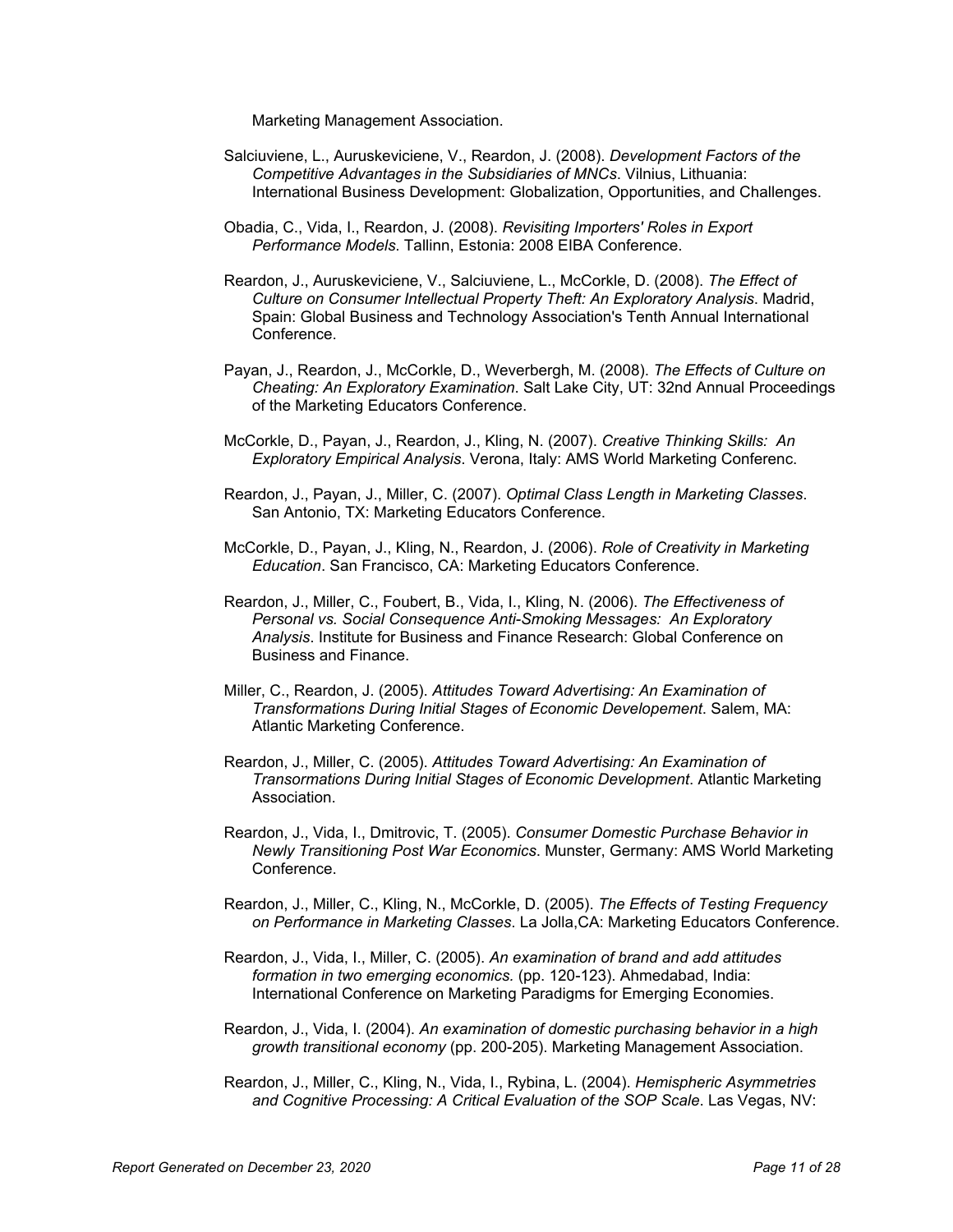Marketing Educators Conference.

- Reardon, J., Broekhuizen, T. L.J., Haes, J. D., McCorkle, D. (2004). *The E-Commerce Purchase Decision: Why Consumers Buy Through the Internet*. New Orleans, LA: Direct Marketing Educators' Conference.
- Reardon, J., Vida, I., Alexander, J. (2003). *Factors underlying domestic purchase behavior in transitional economics*. European Applied Business Research Conference.
- Vida, I., Reardon, J. (2002). *An Investigation of Cultural Openness and Consumer Ethnocentricity in Four Central European Countries*. Marketing Management Association.
- Reardon, J., Miller, C., Amirebayeva, S. (2002). *The Correlation of Informaiton Processing and Personality Styles: An Exploritory Analysis* (vol. 2). European Applied Business Research Conference.
- Reardon, J., Miller, C., McCorkle, D. (2001). *Dot Com Versus Dot Bomb: Why Professor Self Owes Me a Bottle of Cognac*. Atlantic Marketing Conference.
- Reardon, J., Miller, C. (2001). *Incentives for Industrial Salespeople: Does Anything Besides Cash Work?*. Atlantic Marketing Conference.
- Allen, C., Hasty, R., Reardon, J. (2000). *Retail Salesperson Productivity: A Closer Look*. Atlantic Marketing Conference.
- Reardon, J., Miller, C., Kling, N. (1999). *Cooperation and Regional Trading Blocs: An Examination Using an Expanded Prisoners*. Western Decision Sciences Institute Annual Conference.
- Reardon, J., Lee, J. (1999). *Modeling Consumer Distribution Channel Switching Behavior: The Case of Direct vs. Traditional Channels*. AMS World Marketing Congress.
- Reardon, J., Miller, C., Harris, B. (1998). *Applying the Principles of Business to Universities: An Expanded View of Students as Customers*. Marketing: A Sharper Focus.
- Miller, C., Reardon, J. (1997). *Effect of Pictures and Words as Cognitive Cues on Information Processing in Print Ads: Some Propositions*. Ehancing Marketing Knowledge Development in Marketing.
- Vida, I., Reardon, J. (1997). *The Emerging Markets of the Baltic States: Can Cultural Openness Predict Ethnocentricity?*. Midwest Marketing Association.
- Reardon, J., Massad, V. (1996). *A Comparison of Alternative Explanations of Consumer Switching Behaviors* (pp. 152-158). Atlantic Marketing Conference.
- Reardon, J., Coe, B., Miller, C. (1996). *Exploration of Expansion and Associated Timing Strategies for International Market Entry: A Proposed Model and Methodology* (vol. 19). Developments in Marketing Science.
- Zhang, L., Burgess, B., Reardon, J., Erramilli, M. (1996). *Government Intervention in International Service Trade: Industry Perspectives* (pp. 337-344). Atlantic Marketing Conference.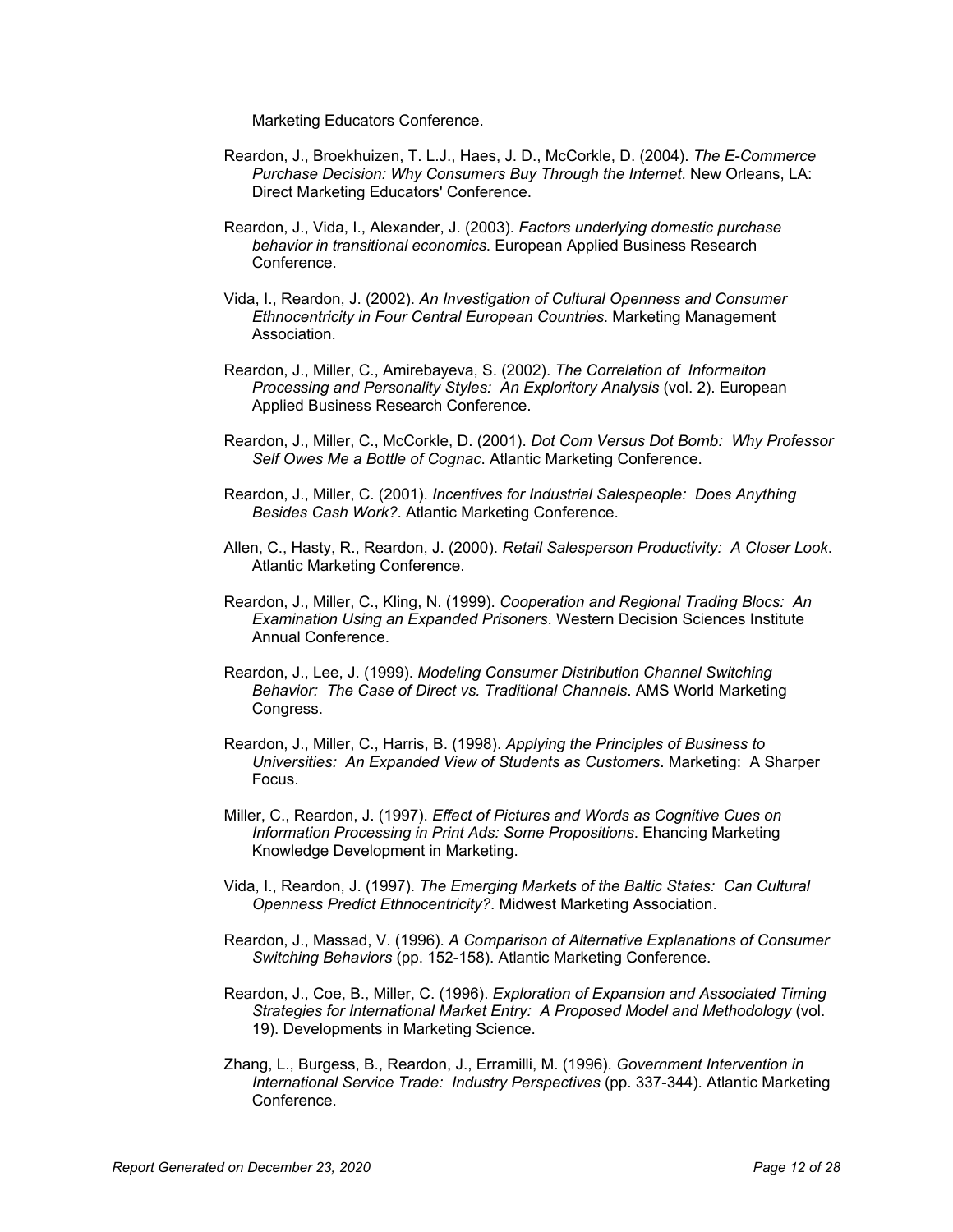- Reardon, J., Miller, C. (1996). *Relating Marketing Knowledge to Customer Needs*. Western Decision Sciences Institute Annual Conference.
- Reardon, J., Miller, C. (1996). *The Effects of Consumer Labor Shifts on Retail Productivity*. Southwestern Marketing Association.
- Miller, C., Reardon, J. (1996). *The Effects of Linguistic Styles on Cognitive Processes: Alphabetic vs Morphemic Processing* (pp. 364-369). Atlantic Marketing Conference.
- Reardon, J., Wilson, P., Srivastava, R. (1995). *A Comparison of Productivity: Services Versus Goods Retailers*. Midwest Marketing Association.
- Wilson, P., Reardon, J., Srivastava, R., Massad, V. (1995). *An Examination of the Effect of Compensation Plan Selection on Retail Salesperson Productivity* (vol. 18). Academy of Marketing Science.
- Miller, C., Reardon, J. (1995). *Factors Affecting Cognitive Assessment of Attitude Toward the Ad*. Atlantic Marketing Conference.
- Reardon, J., Hasty, R., Miller, C., Waguespack, B. (1995). *Strategic Differences Between Product and Service Retailers: An Alternative Perspective*. Atlantic Marketing Conference.
- Miller, C., Speece, M., Reardon, J., Lee, S. (1994). *A Country-of-Origin Survey on Calculators in Korea*. Southwestern Marketing Association.
- Reardon, J. (1994). *Generalization and Application of a Reduced INDSALES Scale to the Retail Environment: A Structural Equation Approach* (vol. 17). Academy of Marketing Science.
- Reardon, J., Hasty, R. (1994). *Prisoners Dilemma: Improving Retailer-International Vendor Relations*. Academy of Marketing Science/American Collegiate Retailing Association.
- Reardon, J., Srivastava, R. (1994). *Using Cross-National Rates of Diffusion For Segmenting Countries*. Academy of Business Administration International Conference.
- Mehta, S., Reardon, J., Srivastava, R. (1993). *The Determinants of Innovativeness: A Structural Equation Approach*. Atlantic Marketing Association.

### Instructor's Manual

#### Published

McCorkle, D., Reardon, J., Alexander, J., Kling, N. (1999). *Undergraduate Marketing Students, Group Projects and Teamwork: The Good, the Bad, the Ugly* (2nd ed., vol. 21, pp. 106-117). Journal Of Marketing Education.

### Poster Presentation

#### Published

McCorkle, Y., McCorkle, D. E., Reardon, J. (2013). *The Benefits of a Country Culture Project in an International Business Course*. Seville, Spain: ICERI 2013 Conference.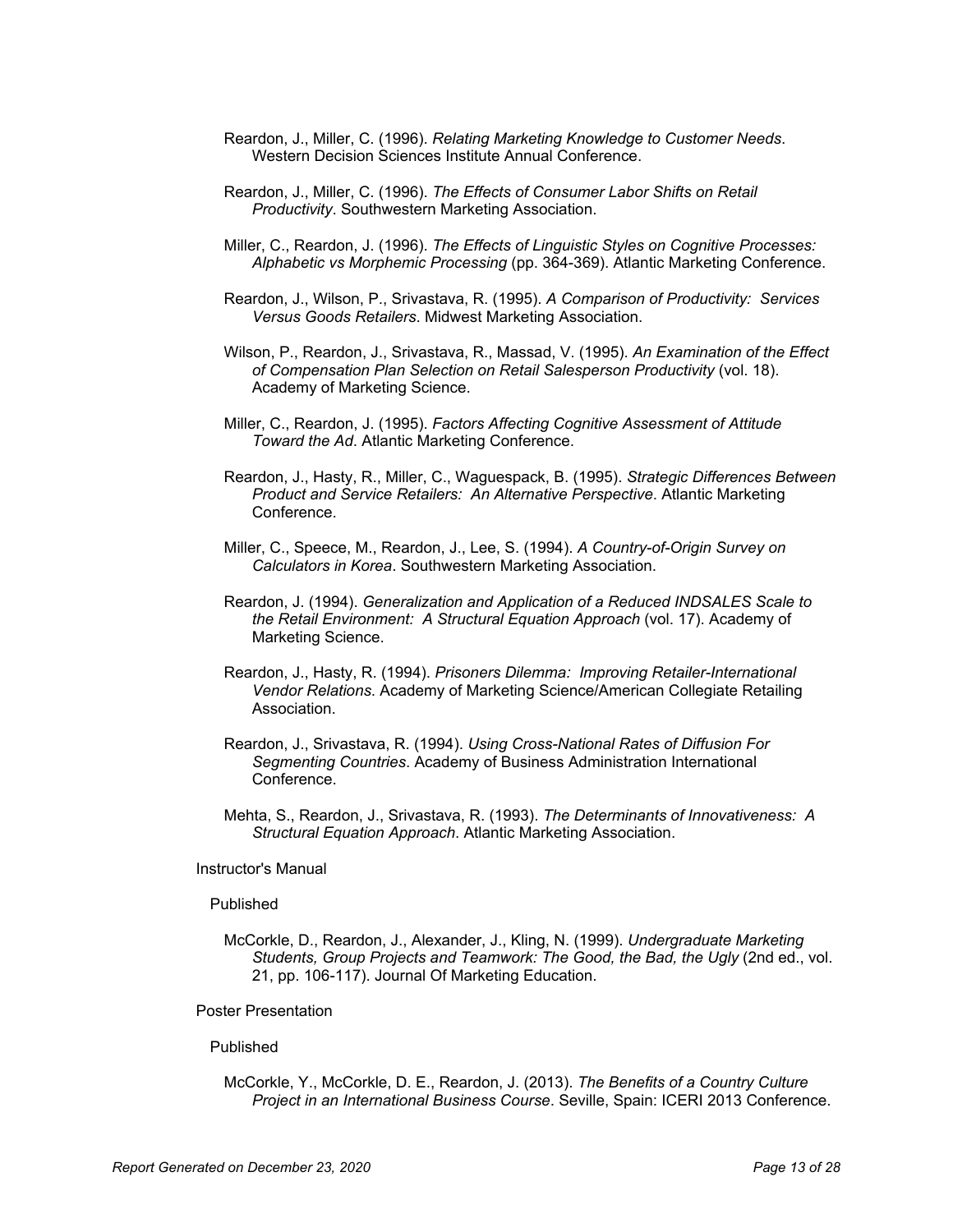### **Software**

### Published

McCorkle, D., Alexander, J., Reardon, J. (2001). *Integrating Business Technology and Marketing Education: Enhancing the Diffusion Process Through Technology Champions* (1st ed., vol. 23, pp. 16-24). Journal Of Marketing Education.

### Working Paper

Working Paper

Payan, J. M., Magnusson, P., Reardon, J. *The Effect of Culture and Product Self-Image Congruence on the Propensity to be Brand Loyal*. European Business Review.

### **Non-juried**

Journal Article

### Published

- Reardon, J. (1998). Review of The Emerging Market of China's Computer. *Journal Of The Academy Of Marketing Science, 26*(2), 161-2.
- Reardon, J., Erramilli, M., D'Souza, D. (1996). International Expansion of Service Firms: Analysis of Problems and Solutions. *Journal Of Professional Services Marketing, 15*(1), 3-46.

### Book

Published

Hasty, R., Reardon, J. (1998). *Gerencia De Ventas--Al Detail* (pp. 644). New York, NY: Irwin-McGraw Hill.

Hasty, R., Reardon, J. (1997). *Retail Management* (pp. 633). New York, NY: McGraw-Hill.

#### Conference (Full Paper) Proceeding

#### Published

- Reardon, J., Dalenberg, D., McCorkle, D., Wicks, J. (2006). *Consumer Retail Channel Choice: An Exploratory Analysis*. Budapest, Hungary: EIRASS.
- Reardon, J., Miller, C., Foubert, B., Vida, I. (2006). *The Effectiveness of Antismoking Message Valence and Intensity Across Different Cultures: An Exploratory Analysis*. London, UK: Arts/Heritage Marketing and Nonprofit Special Interest Groups of the Academy of Marketing.
- Reardon, J., Kling, N., Amirebayeva, S. (2000). *Multi-Stop, Multipurpose Trips, and Retail Location Planning*. Applied Business Research Conference.

### Instructor's Manual

#### Published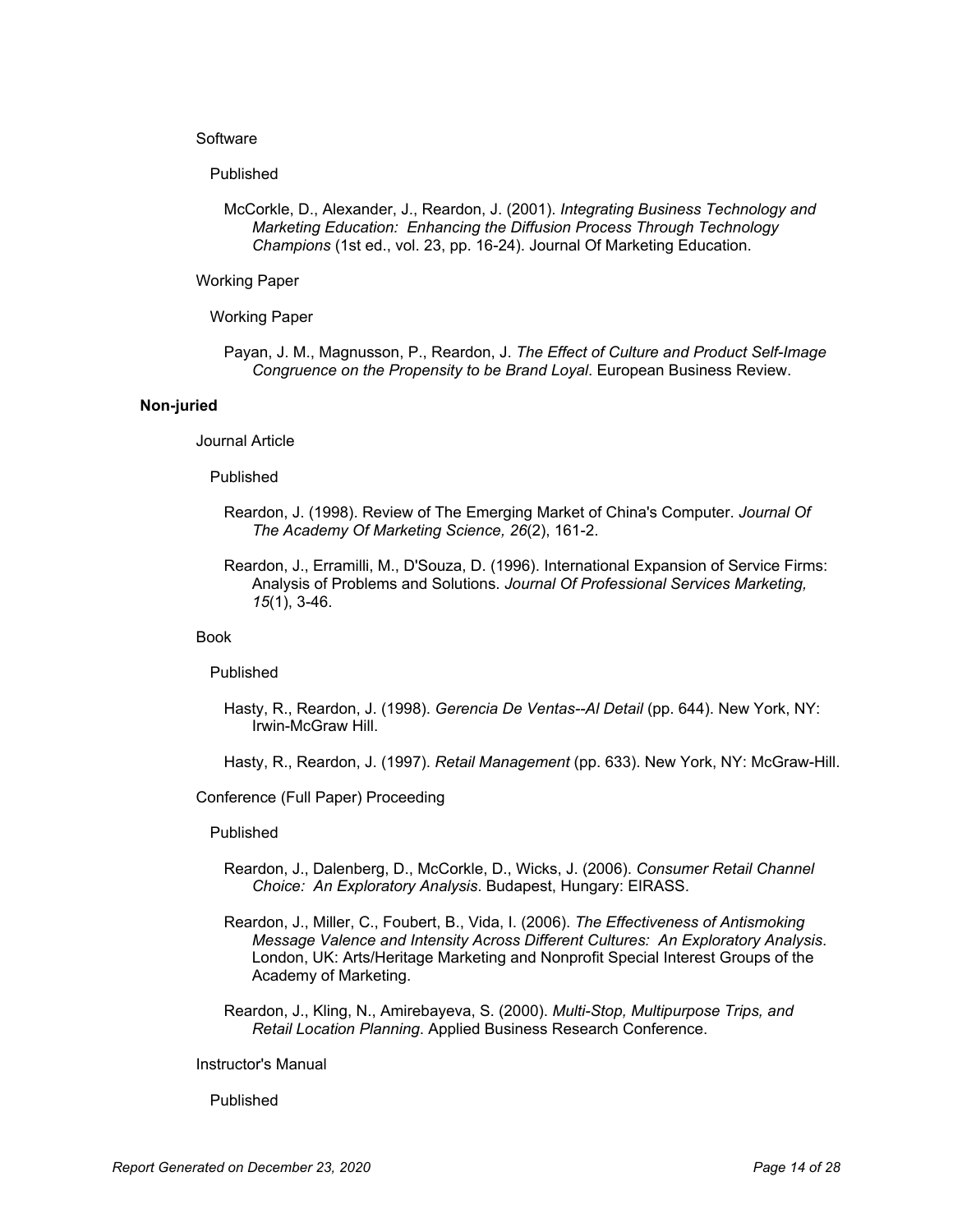Reardon, J., Hasty, R. (1997). *Instructor's Manual of Accompany Retail Management*. New York, NY: McGraw Hill.

### **Professional Presentations**

### **Invited**

Non-juried

- Reardon, J., Professional Conference, "Education Quality through Cooperation," Skovde, Sweden. (2013).
- Reardon, J., "Marketing in Uncertain Times," Invited Conference of Professional Marketers, Minsk, Belarus. (2010).

### **Not Invited**

### Juried

- Reardon, J. (Author & Presenter), Miller, C. (Author), McCorkle, D. E. (Author), Auruskeviciene, V. (Author), Marketing Educators Conference, "The Effect of Student Perceived Benefits and Obstacles on Determining Geographic Region for Study Abroad," Marketing Educators' Association, Santa Fe NM. (April 19, 2018).
- Reardon, J. (Author & Presenter), Miller, C. (Author), McCorkle, D. E. (Author), Auruskeviciene, V. (Author), INTED, "Underlying Causes of the Geographic Choice Decision of Us Business Students to Study Abroad," INTED, Valencia Spain. (March 2018).
- Reardon, J., Auruškevičiene, V. (Presenter), Janusaite, M., Skudiene, V., Amercian Marketing Association WinterEducators Conference, "The Influence of the Media Channel on the Perceived Innovativeness and Willingness to Pay for a Product: An Exploratory Study," AMA, New Orleans. (February 2018).
- Reardon, J. (Author & Presenter), McCorkle, D. E. (Author), Auruskeviciene, V. (Author), Vida, I. (Author), American Marketing Association Summer Educators Conference, "Consumer Decision Model of Intellectual Property Theft: A Global Perspective," AMA, Chicago. (August 14, 2015).
- Reardon, J. (Coordinator/Organizer), McCorkle, D. E. (Moderator), Conner, S. (Panelist), Miller, C. (Panelist), Lupton, R. (Panelist), Marketing Educators' Association, "Internationalization of College Business Programs Successes and Challenges," San Jose, CA. (April 25, 2014).
- McCorkle, D. E. (Author & Presenter), Reardon, J. (Author), Direct/Interactive Marketing Research Summit, "Using Twitter in the Marketing Classroom to Develop Social Media Marketing and Personal Branding Skills," DMA - Marketing Edge, Chicago. (October 2013).
- McCorkle, D. E. (Author & Presenter), Reardon, J. (Author), Direct/Interactive Marketing Research Summit, "Benefits and Problems with Developing Social Media/Networking Skills in Marketing Students," DMA - Marketing Edge, Las Vegas, Nevada. (October 2012).

McCorkle, D. E. (Author & Presenter), Reardon, J. (Author), Direct/Interactive Marketing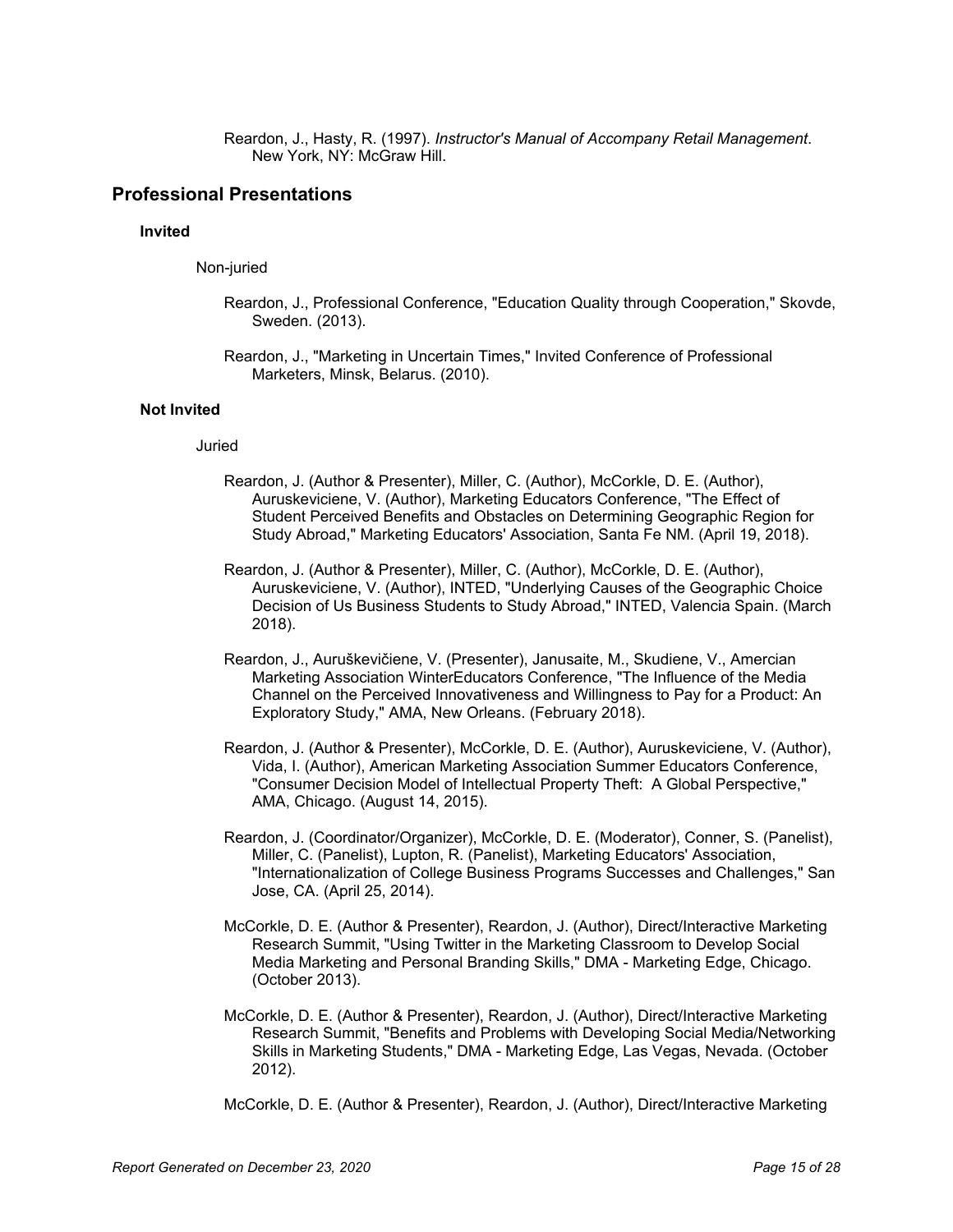Research Summit, "Experiential and Real-World: Social Media in the Marketing Classroom," DMA - Marketing Edge, Boston, Massachusetts. (October 2011).

- Reardon, J., McCorkle, D. E., McCorkle, Y., Academy of Business and Public Administration Disciplines, "The Effect of Uncertainty Avoidance on Consumer E-Commerce Adoption: An Exploratory Examination," Academy of Business and Public Administration Disciplines, Orlando, Florida. (2010).
- Payan, J., Reardon, J., McCorkle, D. E., "The Effects of Culture on Undesirable Undergraduate Student Behaviors," Cross-Cultural Research, Puerto Vallarta, Mexico. (2009).
- Reardon, J., McCorkle, D. E., Auruskeviciene, V., Skudiene, V., Western Decision Sciences Institute Annual Conference, "The Effect of Culture on Consumer E-Commerce Adoption," Western Decision Sciences Institute Annual Conference, Kauai, Hawaii. (2009).
- Reardon, J., Auruskeviciene, V., Salciuviene, L., McCorkle, D. E., Skudiene, V., Global Business and Technology Association's Tenth Annual International Conference, "The Effect of Culture on Consumer Intellectual Property Theft: An Exploratory Analysis," Madrid, Spain. (2008).
- Payan, J., Reardon, J., McCorkle, D. E., Weverbergh, M., Marketing Educators' Association (MEA), "The Effects of Culture on Cheating: An Exploratory Examination," Marketing Educators' Association, Salt Lake City, Utah. (2008).
- McCorkle, D. E., Auruskeviciene, V., Skudiene, V., Reardon, J., Vida, I., Marketing Management Association, "Consumer Choice and Intellectual Property Theft: An Exploratory Examination," Marketing Management Association, Chicago, Illinois. (2008).
- McCorkle, D. E., Payan, J., Reardon, J., Kling, N., Academy of Marketing Science, 2007 World Marketing Congress Proceedings, "Creativity And Marketing Students: An Empirical Analysis," Verona, Italy. (July 2007).
- Reardon, J., Dallenburg, D., McCorkle, D. E., Wicks, J., Annual Proceedings of EIRASS, "Consumer Retail Channel Choice: An Exploratory Analysis," Annual Proceedings of EIRASS, Budapest, Hungary. (July 2006).
- McCorkle, D. E., Payan, J., Kling, N. D., Reardon, J., Marketing Educators Association, ""Marketing Creativity in the Classroom'," Marketing Educators Association, San Francisco, California. (April 2006).
- Reardon, J., Miller, C., McCorkle, D., Srivastava, R., "Educational Quality: Measuring Outputs of Education of AACSB and Baldrige," Atlantic Marketing Association, Salem, Massachusetts. (September 2005).
- Reardon, J., Broekhuizen, T. L.J., De Haes, J., McCorkle, D., "The E-Commerce Purchase Decision: Why Consumers Buy Through the Internet," Direct Marketing Educators Foundation, New Orleans, Louisiana. (October 2004).
- Reardon, J., Miller, C., Kling, N., Vida, I., Rybina, L., "Hemispheric Asymmetries and Cognitive Processing: A Critical Evaluation of the SOP Scale," Marketing Educators Association, Las Vegas, Nevada. (February 2004).

Reardon, J., Kling, N., Amirebayeva, S., "Multi-Stop, Multipurpose Trips, and Retail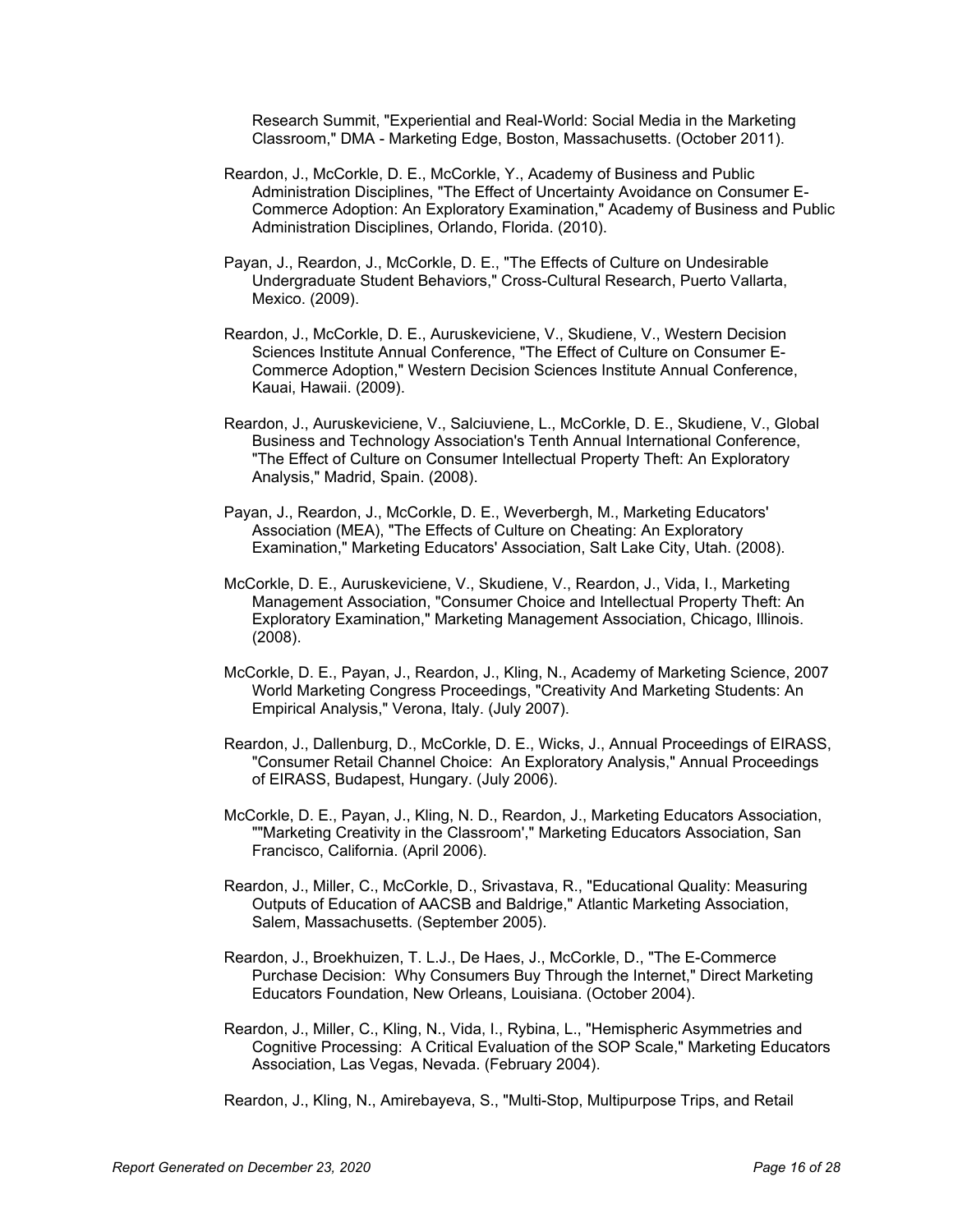Location Planning," Applied Business Research Conference, Puerto Vallarta, Mexico. (2000).

- McCorkle, D. E., Schaefer, A., Reardon, J., Rohr, T., "Perceived Risk and the Web: A Consumer Perspective," Robert B. Clarke Direct Marketing Educator's Conference, New Orleans, Louisiana. (October 2000).
- Reardon, J., McCorkle, D., Hasty, R., "Direct Response Television Shopping Behavior: The Effects of Perceived Risk and Transaction Costs," Robert B. Clarke Direct Marketing Educator's Conference, Toronto, California. (1999).
- McCorkle, D., Hasty, R., "Direct Response Television Shopping Behavior: The Effects of Perceived Risk and Transaction Costs," Robert B. Clarke Direct Marketing Educator's Conference, Chicago, Illinois. (1999).
- Kling, N., Boose, J., Reardon, J., "The Use of Video Conferencing Technology in the Marketing Classroom: Issues to Consider when Video Conferencing with Domestic and International Experts," Western Marketing Educators Conference, Reno, Nevada. (1999).
- Reardon, J., Hasty, R., "A Game Theoretic Approach to International Channel Relations," Academy of Marketing Science/American Collegiate Retailing Association, New York, New York. (1998).
- Kling, N., Miller, C., Reardon, J., "Using the Internet in the Classroom," International Business Schools Computing Association, Denver, Colorado. (1998).
- Allen, C., Hasty, R., Reardon, J., "An Examination of the Antecedents of Retail Salesperson Productivity," Academy of Marketing Science/American Collegiate Retailing Association, St. Louis, Missouri. (1997).
- Reardon, J., Lee, J., "Modeling Distribution Channel Switching by Consumers," Direct Marketing Educators Foundation, Chicago, Illinois. (1997).
- Schrader, J., Reardon, J., "Multi-Stop, Multipurpose Trips, and Retail Location Planning," Academy of Marketing Science, St. Louis, Missouri. (1997).
- Reardon, J., Hasty, R., "International Retailer-Vendor Relations: Strategies for Success," Canadian/European Institute of Retailing and Services Studies, Telfs/Buchen, Austria. (June 1996).
- Reardon, J., Dalenberg, D., Fitzgerald, J., Wicks, J., "An Empirical Analysis of Alternative Contingent Valuation Methods," Western Social Sciences, Albequerque, New Mexico. (April 1994).
- Reardon, J., Miller, C., "A Demand Based Approach to Pricing Natural Resources: A Case Study of Big Game Hunting Licenses," Western Social Sciences, Corpus Christi, Texas. (April 1993).
- Reardon, J., Wicks, J., "Validity of Alternative Contingent Valuation Method Approaches: A Preliminary Report," Western Social Sciences, Corpus Christi, Texas. (April 1993).
- Reardon, J., Wicks, J., "Validity of the Alternative Contingent Valuation Method Approaches," Western Social Sciences, Reno, Nevada. (April 1992).

Reardon, J., Wicks, J., Swenson, M., "How Much is Leisure Worth? An Empirical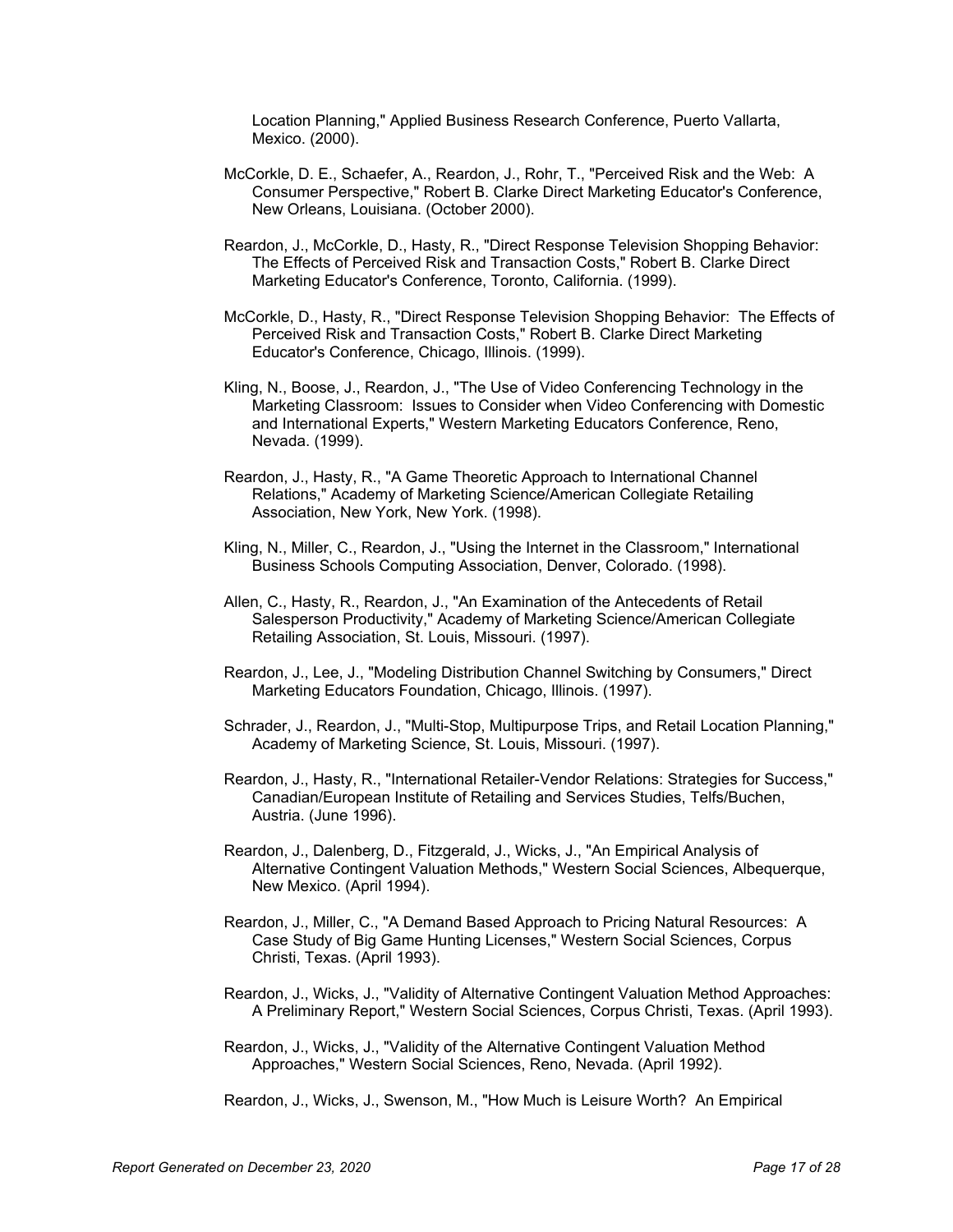Evaluation," Western Social Sciences, Denver, Colorado. (April 1991).

Non-juried

- Reardon, J. (Discussant), Academy of Business and Public Administration Disciplines. (2010).
- Reardon, J. (Presenter), "Peak Awards Presenter," American Marketing Association. (2007).
- Reardon, J. (Discussant), Atlantic Marketing Association. (2002).

Reardon, J. (Discussant), Direct Marketing Educational Foundation. (2001).

- Reardon, J. (Discussant), Atlantic Marketing Association. (1998).
- Reardon, J. (Discussant), Midwest Marketing Association (MMA). (1997).
- Reardon, J., "Retailing," Midsouth Marketing Educators Conference, Gulfton, Mississippi. (1997).
- Reardon, J., "Statistics seminar for faculty, staff and administration," Pacific Lutheran University. (1997).
- Reardon, J. (Discussant), "Reviewer, Discussant," Direct Marketing Association. (1996).
- Hasty, R., Miller, C., Reardon, J., "The Effects of Intra-Type Competition on Retail Structure," Canadian/European Institute of Retailing and Services Studies, Telfs/Buchen, Austria. (1996).

# **CONTRACTS, FELLOWSHIPS, GRANTS AND SPONSORED RESEARCH**

### **Funded**

- Reardon, J., "Faculty/Student Research Grant for Marketing Research Class," Sponsored by ACE Hardware, \$2,000.00. (2010).
- Reardon, J., "Faculty/Student Research Grant for Marketing Research Class," Sponsored by Crabtree Brewing, \$1,000.00. (2009).
- Reardon, J., "Faculty/Student Research Grant for Marketing Research Class," Sponsored by Greeley Tribune, \$4,500.00. (2009).
- Reardon, J., "MCB Summer Research Grant," Sponsored by University of Northern Colorado, University of Northern Colorado, \$3,000.00. (2009).
- Reardon, J., "Faculty/Student Research Grant for Marketing Research Class," Sponsored by City of Loveland, CO, \$4,500.00. (2008).
- Reardon, J., "MCB Summer Research Grant," Sponsored by University of Northern Colorado, University of Northern Colorado, \$2,000.00. (2008).
- Reardon, J., "Marketing Research," Sponsored by City of Lyons, \$4,500.00. (2006).
- Reardon, J., "Faculty/Student Research Grant for Marketing Research Class," Sponsored by Union Colony Bank, \$3,000.00. (2005).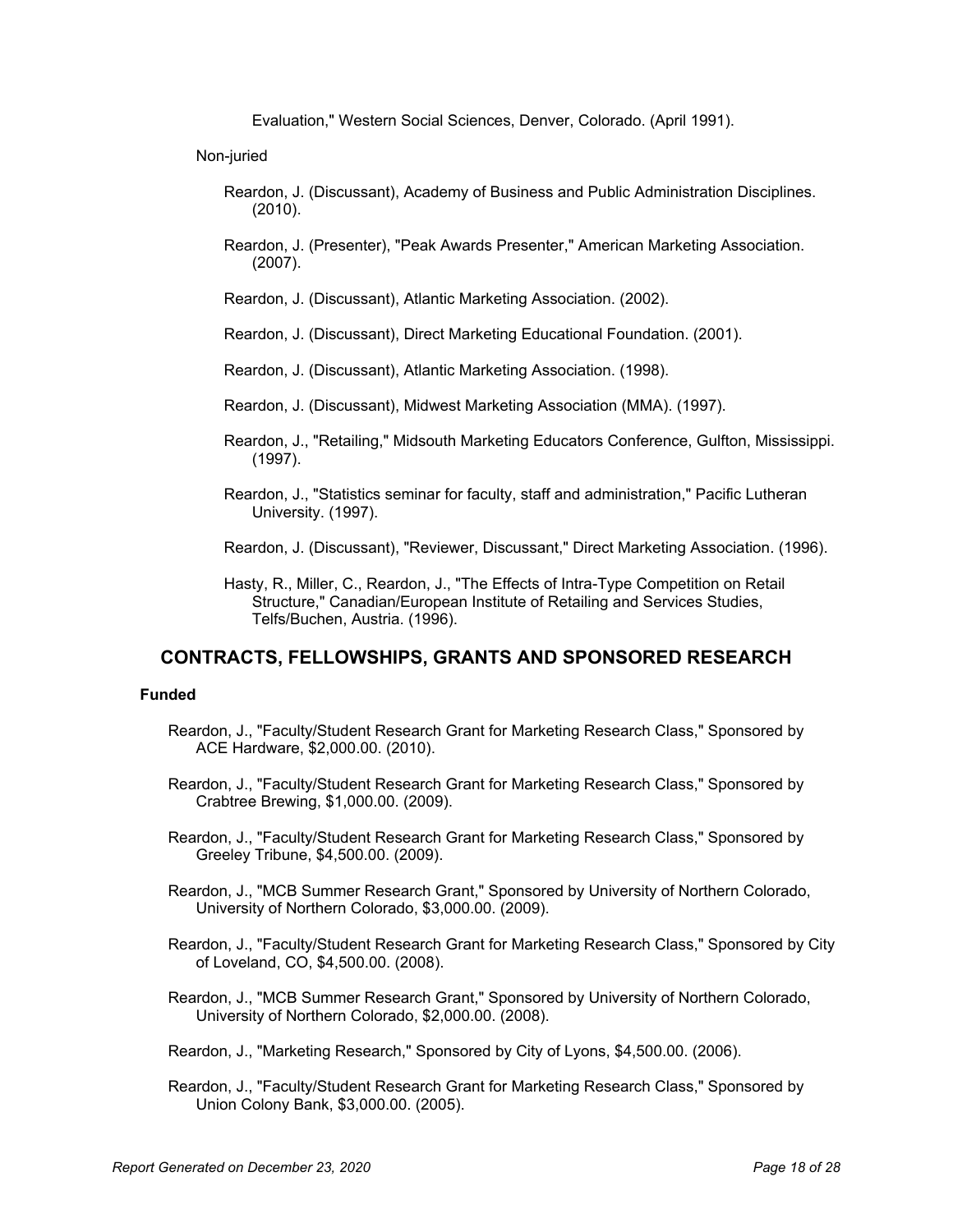- Reardon, J., "MCB Summer Research," Sponsored by MCB, University of Northern Colorado, \$4,500.00. (2004).
- Reardon, J., "MCB Summer Research Grant," Sponsored by MCB, University of Northern Colorado, \$4,500.00. (2003).
- Reardon, J., "Faculty/Student Research Grant," Sponsored by State Farm Insurance, University of Northern Colorado, \$1,200.00. (2002).
- James, R., "Faculty/Student Research Grant for Marketing Research," Sponsored by Channel 3 TV, \$1,000.00. (2002).
- James, R., "Faculty/Student Research Grant for Marketing Research Class," Sponsored by State Farm Insurance, \$0.00. (2002).
- James, R., "Faculty/Student Research Grant for Marketing Research Class," Sponsored by A Woman's Place, University of Northern Colorado, \$800.00. (2001).
- James, R., "Faculty/Student Research Grant for Marketing Research Class," Sponsored by The Mirror Newspaper, University of Northern Colorado, \$800.00. (2001).
- James, R., "Faculty/Student Research Grant for Marketing Research Class," Sponsored by Cotney Peak Manufacturing, University of Northern Colorado, \$1,200.00. (2000).
- James, R., "Faculty/Student Research Grant for Marketing Research Class," Sponsored by World Television--Los Angeles, CA, University of Northern Colorado, \$0.00. (2000).
- James, R., "Monfort College of Business Summer Research Grant," Sponsored by University of Northern Colorado, University of Northern Colorado, \$0.00. (2000).
- James, R., "COBA Faculty Travel Grant," Sponsored by University of Northern Colorado, University of Northern Colorado, \$0.00. (1999).
- James, R., "Faculty/Student Research Grant for Marketing Research Class," Sponsored by Greeley/Weld Downtown Development Authority, University of Northern Colorado, \$0.00. (1999).
- James, R., "Faculty/Student Research Grant for Marketing Research Class," Sponsored by The Greeley Tribune, University of Northern Colorado, \$0.00. (1999).
- James, R., "Graduate Faculty Travel Grant," Sponsored by University of Northern Colorado, University of Northern Colorado, \$0.00. (1999).
- James, R., "Retail Research Class Scholarship," Sponsored by UNC Foundation, UNCIC Board, University of Northern Colorado, \$0.00. (1999).
- James, R., "COBA Summer Research Grant," Sponsored by University of Northern Colorado, University of Northern Colorado, \$0.00. (1998).
- James, R., "Graduate Faculty Travel Grant," Sponsored by University of Northern Colorado, University of Northern Colorado, \$0.00. (1998).
- James, R., "DMEF Professor's Institute fellowship granted to attend 1997 institute," Sponsored by Direct Marketing Educational Foundation, University of Northern Colorado, \$0.00. (1997).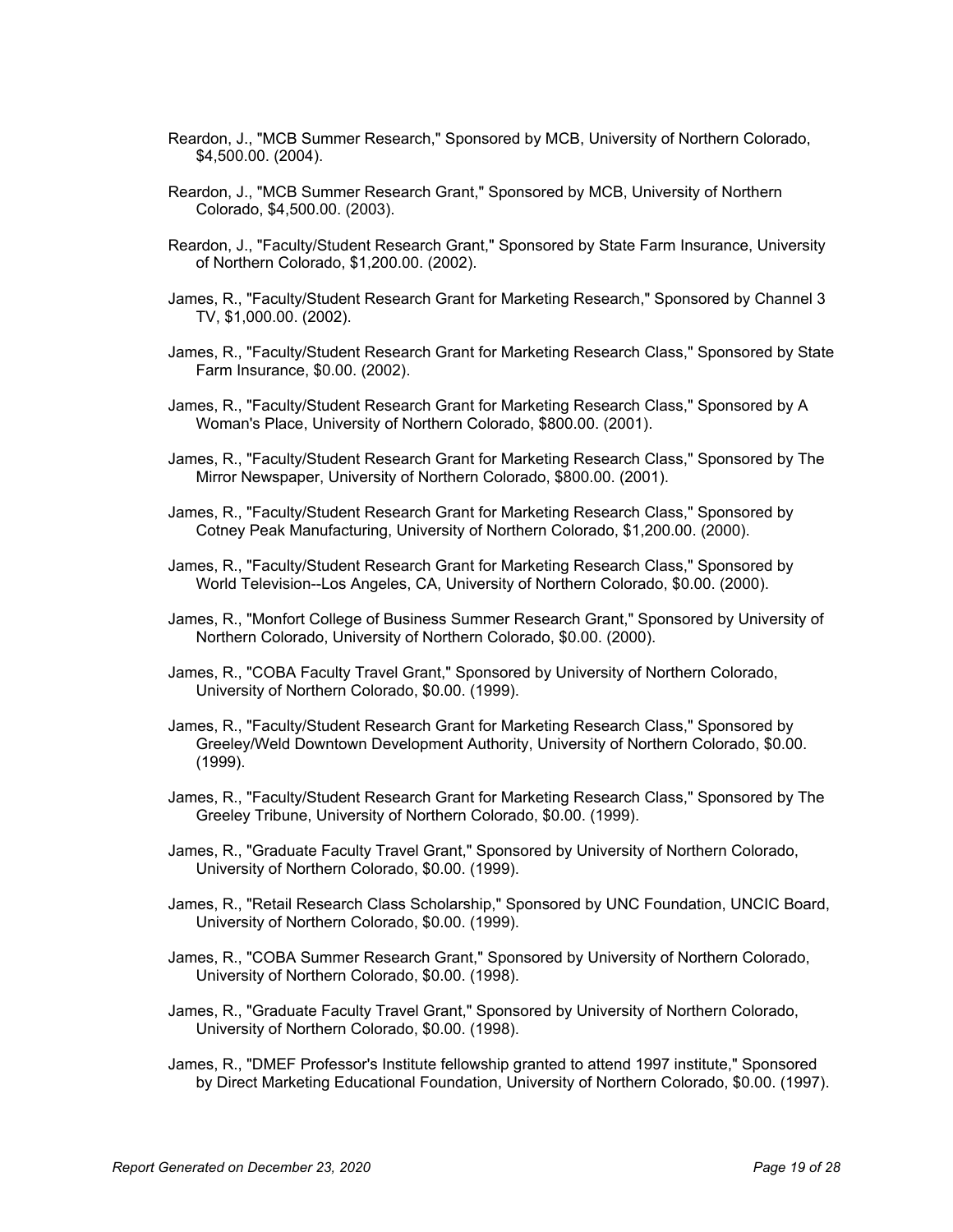- James, R., "Graduate Faculty Travel Grant," Sponsored by University of Northern Colorado, University of Northern Colorado, \$0.00. (1997).
- James, R., "DMEF/DMA 79th Annual Conference and Exhibition Registration," Sponsored by Direct Marketing Educational Foundation, University of Northern Colorado, \$0.00. (1996).

James, R., "Faculty Research Incentive Grant

Office of Research Administration," Sponsored by University of Tennessee, University of Northern Colorado, \$0.00. (1996).

James, R., "Integrating Technology into the Classroom Learning Research Center," Sponsored by University of Tennessee, University of Northern Colorado, \$0.00. (1996).

### **Under Review**

Reardon, J., "MCB Summer Research Grant," Sponsored by MCB, University of Northern Colorado, \$4,500.00. (2006).

Reardon, J., "Market Research," Sponsored by Union Colony Bank, \$3,000.00. (2005).

# **TEACHING**

### **Teaching Experience**

### **University of Northern Colorado**

Courses Taught:

BA 251, International Business, 3 courses. 3.00 credit hours.

BA 415, International Experience/Study Abroad, 13 courses. 1.00 credit hours.

BAMG 495, Special Topics in Management, 1 course. 3.00 credit hours.

BAMK 260, Introduction to Marketing, 3 courses. 3.00 credit hours.

BAMK 360, Marketing, 3 courses. 3.00 credit hours.

BAMK 366, Retailing, 7 courses. 3.00 credit hours.

BAMK 368, Marketing Analysis and Research, 21 courses. 3.00 credit hours.

BAMK 422, Directed Studies, 6 courses. 1.00 credit hours.

BAMK 464, Global Marketing Strategies, 22 courses. 3.00 credit hours.

BAMK 470, Direct Marketing, 3 courses. 3.00 credit hours.

BAMK 492, Internship in Marketing, 6 courses. 1.00 credit hours.

BAMK 495, Special Topics in Marketing, 2 courses. 3.00 credit hours.

MBA 660, Marketing Management, 1 course. 3.00 credit hours.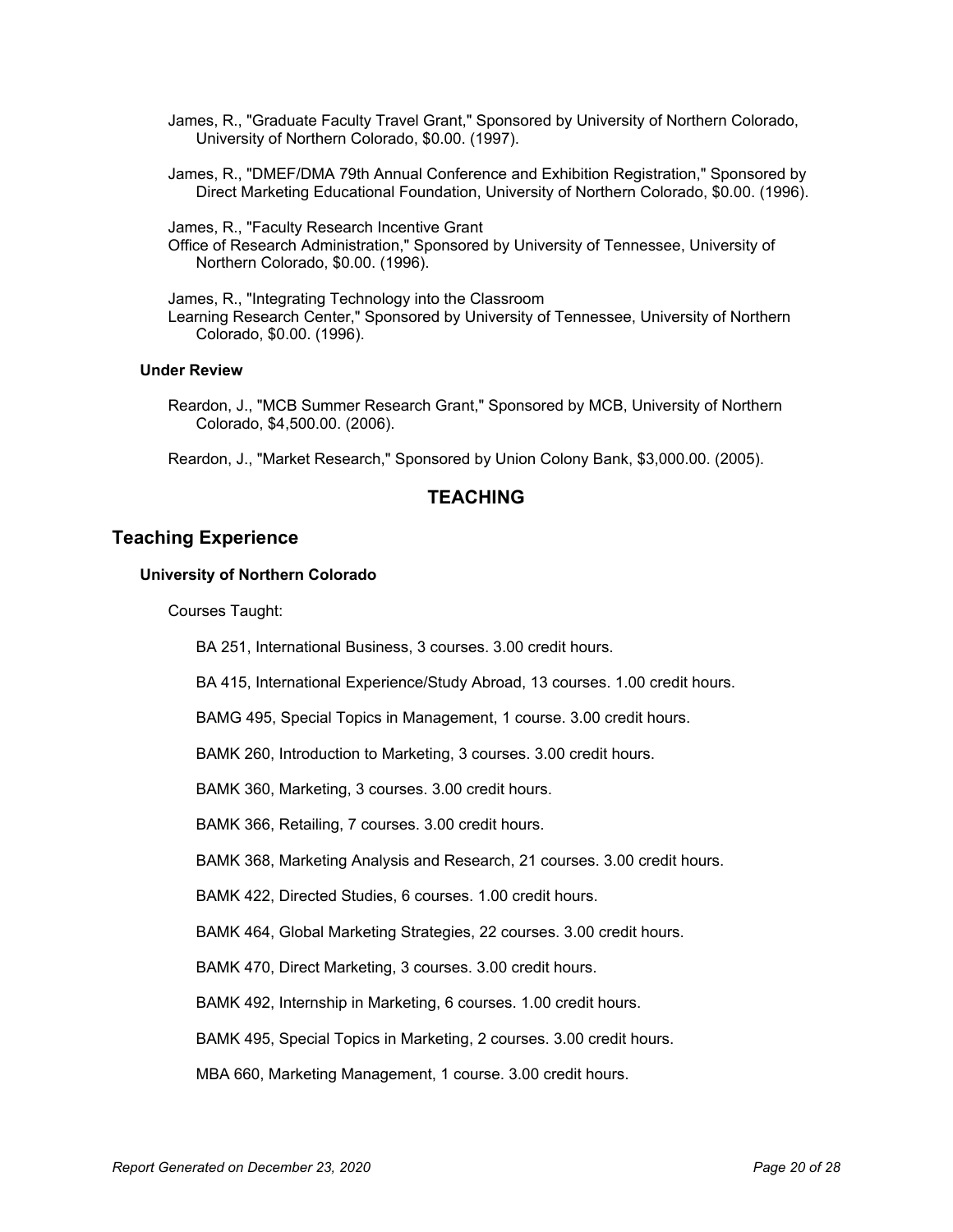# **SERVICE**

## **University Service**

Task Force Member, Undergraduate Curriculum Committee. (August 2015 - August 2017). Conference-Related, Insights into the Sustainable Growth of Business Conference. (2009). Committee Member, Tenure Appeals Committee. (2006 - 2007). Committee Member, University Disciplinary Committee. (2005). Committee Chair, KIMEP/UNC Exchange Committee. (2002 - 2005). Committee Member, Academic Appeals Board. (2004). Committee Member, Academic Appeals Board. (2004). Committee Member, MCB Curriculum Committee. (2004). Committee Member, MCB Faculty Affairs Committee. (2004). Conference-Related, Atlantic Marketing Association. (2002 - 2003). Committee Chair, KIMEP/UNC Exchange Committee. (2002). Other Institutional Service Activities, Marketing Club Advisor. (1997 - 2002). Conference-Related, Atlantic Marketing Association. (2000 - 2001). Committee Chair, UNC Graduate Council - Vice Chair Standards Commit. (2000 - 2001). Committee Member, Small Business Insurance Study Board. (1999). Committee Member, UNC Graduate Council. (1999). Committee Member, Dissertation Committee. (1998). Conference-Related, International Business Schools Computing Associati. (1998). Committee Member, Search Committee. (1998). Committee Member, Student Evaluations Committee. (1998). Committee Member, UNC Graduate Council. (1998). Committee Member, COBA Student Affairs Committee. (1997). Committee Member, College Technology Committee. (1997). Committee Member, International Faculty Forum. (1997). Committee Member, MCB Student Affairs Committee, UNC. (1997). Committee Member, Dissertation Committee. (1996).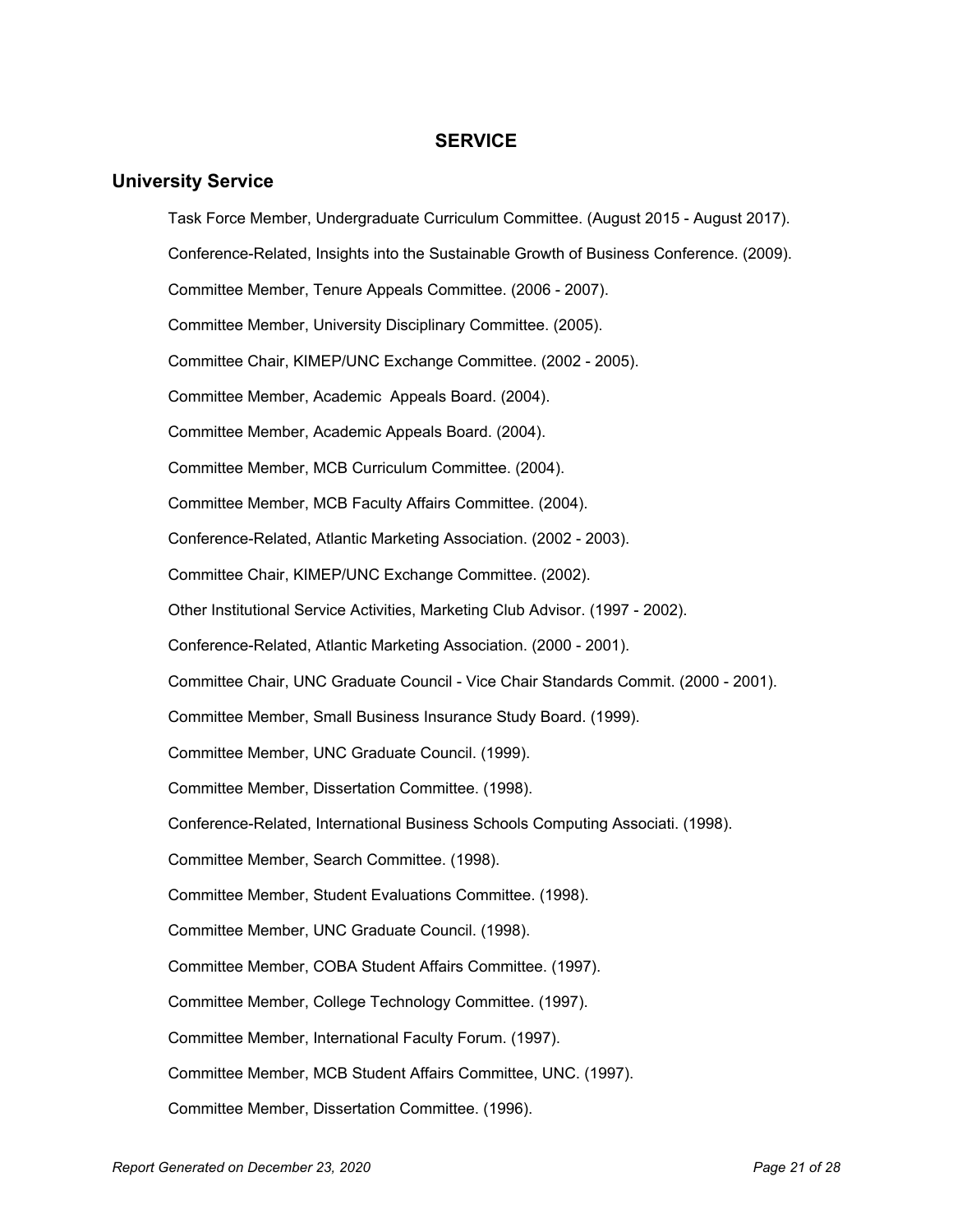# **College Service**

Attendee, Meeting, Faculty Affairs Committee. (August 2016 - July 2018). Attendee, Meeting, MCB Curriculum Committee. (June 2014 - July 2018). Committee Chair, Global Programs. (June 2014 - March 2018). Committee Member, General Faculty Meetings. (September 1, 2013 - August 31, 2014). Committee Member, Administrative Council. (September 1, 2011 - August 31, 2014). Committee Chair, Global Programs Committee. (September 1, 2011 - August 31, 2014). Committee Member, AACSB Maintenance. (September 1, 2011 - August 31, 2013). Committee Member, MCB General Faculty Meeting. (September 1, 2010 - August 31, 2013). Committee Member, Global Committee. (September 1, 2010 - August 31, 2011). Committee Member, MCB Curriculum. (September 1, 2009 - August 31, 2010). Committee Chair, International/Global Committee. (September 1, 2008 - August 31, 2010). Committee Member, MCB General Faculty Meetings. (September 1, 2004 - August 31, 2010). Committee Member, MCB Curriculum Committee. (2005). Committee Member, MCB Faculty Affairs Committee. (2005). Committee Member, MCB Faculty Affairs. (September 1, 2004 - August 31, 2005). Committee Member, Baldridge Award Committee, Section 4. (2004). Committee Member, MCB Student Affairs. (September 1, 2000 - August 31, 2003). Committee Member, MCB Student Affairs Commitee. (1997 - 2002).

### **Department Service**

Committee Member, Department of Marketing. (September 1, 2014 - Present).

Committee Chair, Marketing Program. (September 1, 2011 - August 31, 2014).

Committee Member, Marketing Program. (September 1, 2006 - August 31, 2011).

Committee Member, School of Management and Marketing. (September 1, 2005 - August 31, 2006).

Other Institutional Service Activities, Department Chairperson. (2005).

Committee Member, Marketing Department. (September 1, 2004 - August 31, 2005).

Faculty Advisor, Marketing Club Advisor. (1998 - 2004).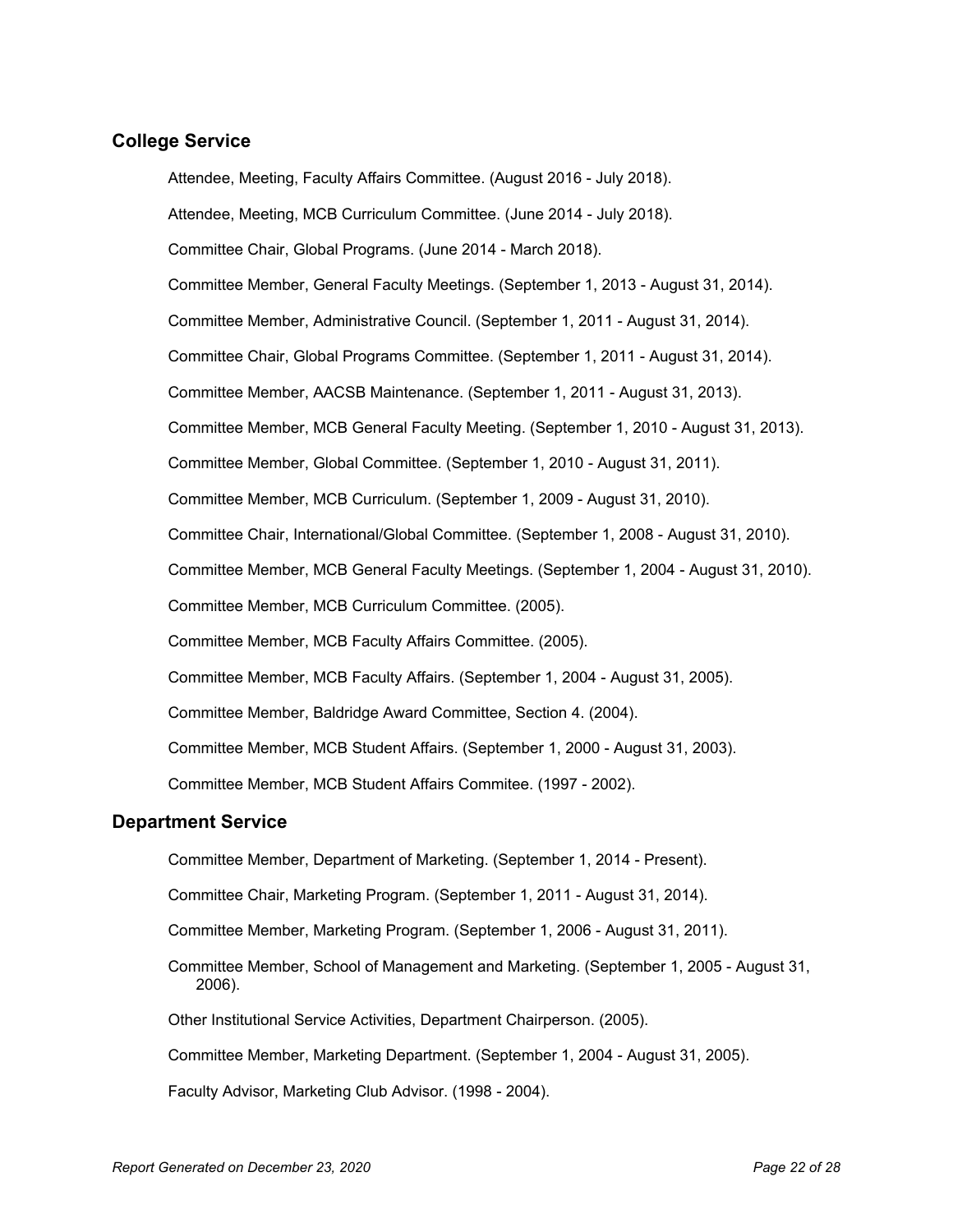Committee Member, Marketing Dept. (September 1, 2003 - August 31, 2004).

Committee Member, Marketing. (September 1, 1998 - August 31, 2003).

### **Professional Service**

Editor, Journal Editor, Organizations and Markets in Emerging Economies. (2010 - 2018).

Reviewer, Ad Hoc Reviewer, Journal of Marketing Education. (2007 - 2018).

Board of Directors of a Company, Marketing Educators Association. (2004 - 2018).

Editor, Journal Editor, Drake Management Review. (2010 - 2011).

Board of Directors of a Company, Foundation for Development of Innovative Education - KIMEP. (2008 - 2011).

Reviewer, Ad Hoc Reviewer, European Jounral of Marketing. (2010).

Reviewer, Ad Hoc Reviewer, Journal of Business Research. (2010).

Reviewer, Ad Hoc Reviewer, Organizations and Markets in Emerging Economies. (2009).

Reviewer, Ad Hoc Reviewer, Journal of International Marketing. (2007).

Reviewer, Ad Hoc Reviewer, Journal of Marketing. (2007).

Reviewer, Ad Hoc Reviewer, Journal of Advertising. (2006).

Reviewer, Ad Hoc Reviewer, Journal of International Marketing. (2006).

Reviewer, Ad Hoc Reviewer, Journal of International Marketing. (2005).

Reviewer, Ad Hoc Reviewer, Journal of Retailing and Consumer Services. (2005).

Reviewer, Ad Hoc Reviewer, Aisian Journal of Marketing. (2004).

Reviewer, Ad Hoc Reviewer, Asian Journal of Marketing. (2004).

Reviewer, Ad Hoc Reviewer, Journal of International Marketing. (2004).

Reviewer, Ad Hoc Reviewer, Journal of International Marketing. (2004).

Reviewer, Ad Hoc Reviewer, Journal of Retailing and Consumer Services. (2004).

Reviewer, Ad Hoc Reviewer, Journal of Retailing and Consumer Services. (2004).

Reviewer, Ad Hoc Reviewer, Journal of Retailing and Consumer Services. (2004).

Reviewer, Ad Hoc Reviewer, Slovene Marketing Journal. (2003).

Reviewer, Ad Hoc Reviewer, Journal of Retailing and Consumer Services. (2002).

Reviewer, Journal Article, AMA-Community Service Grant Program. (2001).

Reviewer, Journal Article, American Marketing Association. (2001).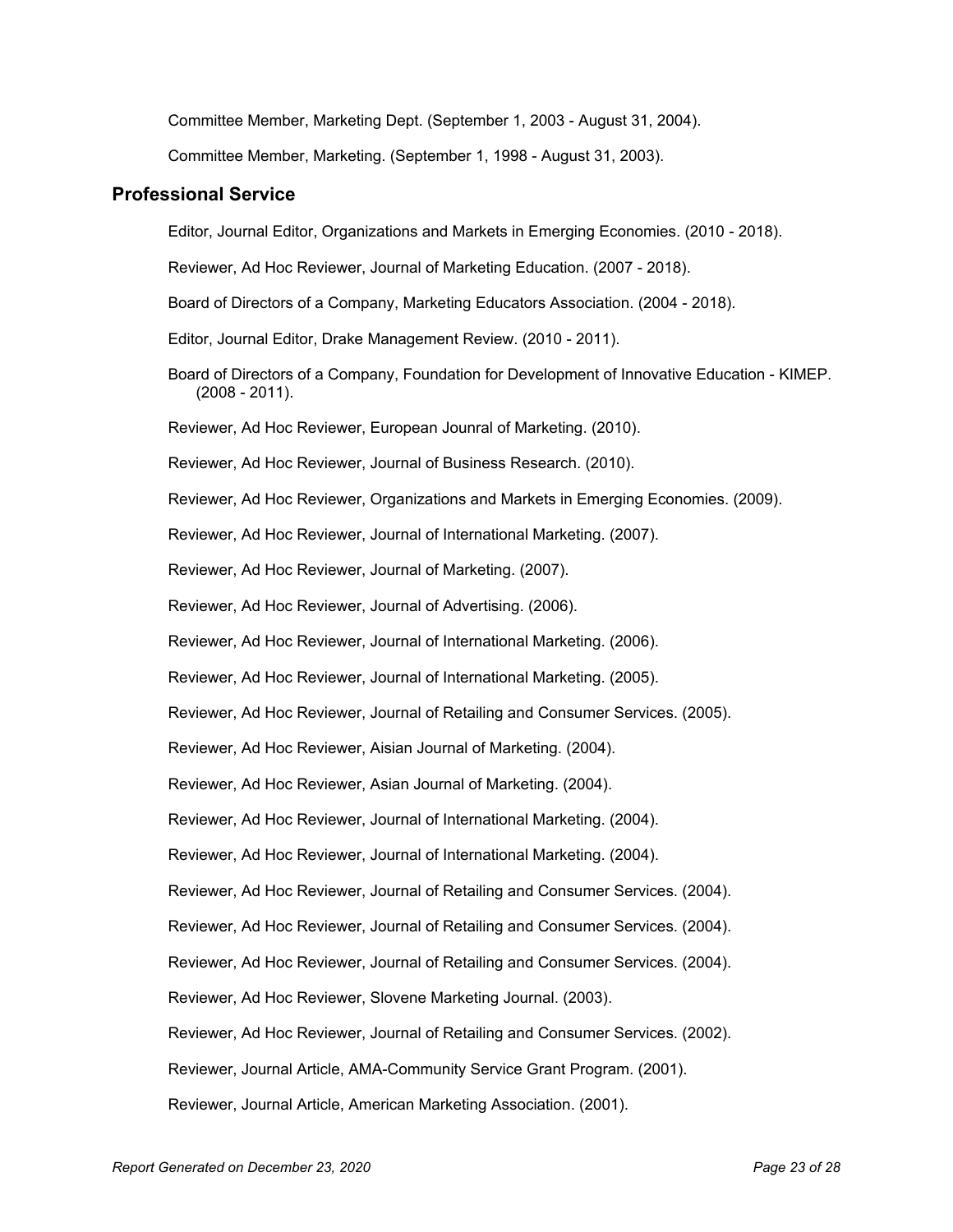Reviewer, Journal Article, Journal of Marketing. (2001).

Reviewer, Journal Article, Journal of Retailing and Consumer Services. (1997 - 2001). Reviewer, Journal Article, Atlantic Marketing Association. (1995 - 2001). Reviewer, Ad Hoc Reviewer, Journal of Retailing and Consumer Services. (2000). Reviewer, Journal Article, Marketing Theory and Practice. (2000). Reviewer, Journal Article, Midwest Marketing Association. (2000). Reviewer, Ad Hoc Reviewer, Journal of Retailing and Consumer Services. (1999). Reviewer, Journal Article, American Collegiate Retail Association. (1998). Other Professional Service Activities, Atlantic Marketing Association. (1998). Other Professional Service Activities, Atlantic Marketing Association. (1998). Reviewer, Journal Article, International Business Schools Computing Associati. (1998). Reviewer, Journal Article, International Journal of Retail and Distribution M. (1998). Reviewer, Ad Hoc Reviewer, Journal of Retailing and consumer Services. (1998). Reviewer, Journal Article, Southern Marketing Association. (1998). Reviewer, Journal Article, Southwestern Marketing Association. (1998). Reviewer, Journal Article, Western Decision Sciences Institute. (1998). Reviewer, Journal Article, Journal of Applied Business Research. (1996 - 1998). Reviewer, Journal Article, American Collegiate Retail Association (ACRA). (1997). Reviewer, Journal Article, Atlantic Marketing Association. (1997). Reviewer, Journal Article, International Confernece on Research in the Distri. (1997). Reviewer, Journal Article, International Journal of Retail and Distribution M. (1997). Other Professional Service Activities, Journal of Retailing and Consumer Services. (1997). Reviewer, Ad Hoc Reviewer, Journal of Retailing and Consumer Services. (1997). Reviewer, Journal Article, The Journal of the Academy of Marketing Science. (1997). Reviewer, Journal Article, Academy of Marketing Science (AMS). (1996). Reviewer, Journal Article, American Collegiate Retail Association. (1996). Reviewer, Journal Article, American Marketing Association (AMA). (1996).

Other Professional Service Activities, EIRASS/CIRASS. (1996).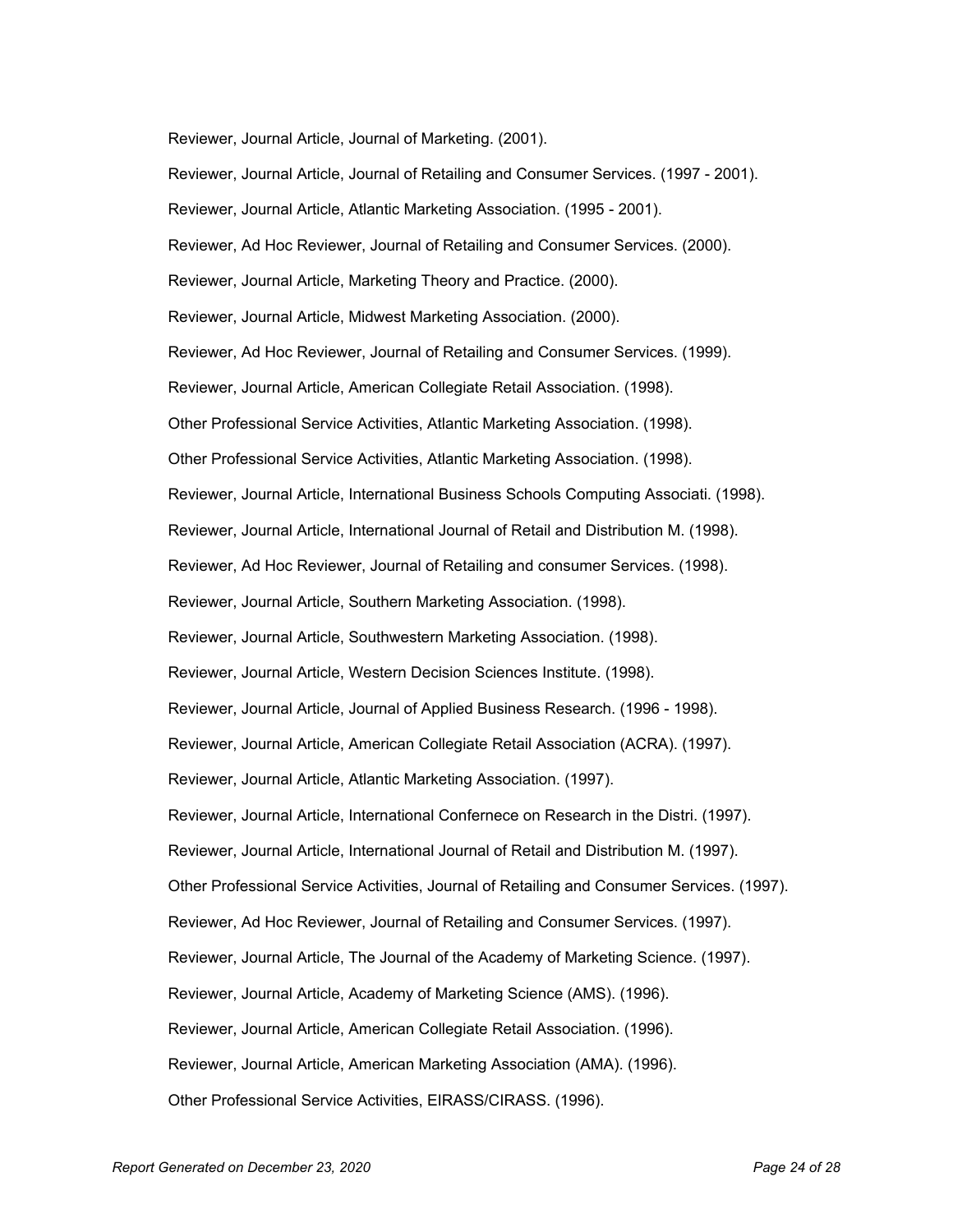Reviewer, Journal Article, Marketing Management Association. (1996).

Other Professional Service Activities, Western Decision Sciences Institute. (1996).

### **Public/Community Service**

Other Community Service Activities, RMExpress.Com. (1998).

Other Community Service Activities, American Collectibles Network. (1996).

Other Community Service Activities, Taco DelMar. (1996).

# **Consulting**

America's Collectibles Network.

RM Express.Com. (1999).

# **AWARDS AND HONORS**

### **Other**

Norwest Professor of Marketing, MCB/UNC/Norwest Bank. (1999).

### **Scholarship/Research**

MCB Scholar of the Year 2013, Monfort College of Business - UNC. (2014).

Invited Keynote Speaker, Insights into the Sustainable Growth of Business Research Conference. (2009).

Best Paper in International Marketing - International Marketing Review, EIBA. (2008).

Best Paper-Ethics and Social Responsibility Track, Marketing Management Association. (2008).

MCB Scholar of the Year 2006, Monfort College of Business - UNC. (2007).

MCB Scholar of the Year 2005, Monfort College of Business - UNC. (2006).

UNC Distinguished Scholar, University of Northern Colorado. (2006).

MCB Scholar of the Year 2002, Monfort College of Business - UNC. (2003).

Firooz Hekmar Consumer Behavior Best Paper, Marketing Management Association. (2002).

MCB Scholar of the Year 2000, Monfort College of Business - UNC. (2001).

COBA Scholar of the Year, College of Business Administration - UNC. (1998).

Firooz Hekmar Consumer Behavior Best Paper, Marketing Management Association. (1997).

Best Paper of Consumer Behavior Track, Atlantic Marketing Association. (1995).

### **Service**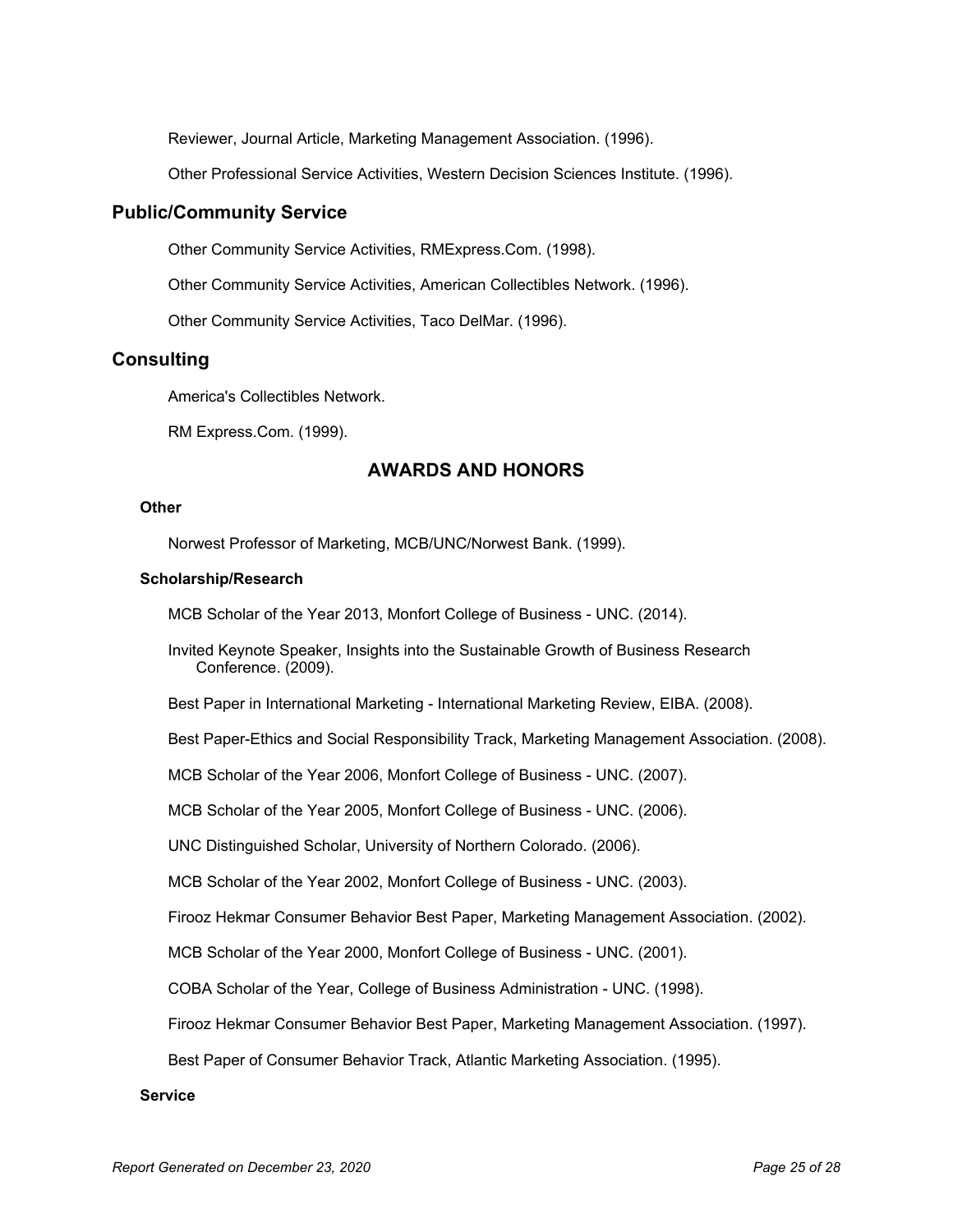- Invited Keynote Speaker, The Future of Comfort in Living Signal Session EU Funded Project. (2012).
- Outstanding Reviewer of the Year JME, Journal of Marketing Education Sage Publications. (2012).
- MCB Professor of the Year, Monfort College of Business. (2009).

### **Teaching**

Silver Peak Award, American Marketing Association. (2010).

- Gold Peak Award, American Marketing Association. (2009).
- Marketing Professor of the Year 2008-2009, Monfort College of Business Student Representative Council - UNC. (2009).
- Silver Peak Award, American Marketing Association. (2009).

Bronze Peak Award, American Marketing Association. (2008).

Finalist - "An Opportunity for a Sweet Future", ACRA/Rocky Mountain Chocolate Factory. (2008).

Finalist - "Putting a Twist on the Competition", ACRA/Rocky Mountain Chocolate Factory. (2008).

Gold ECHO Award, Direct Marketing Association. (2008).

Gold Peak Award, American Marketing Association. (2008).

Marketing Professor of the Year 2007-2008, Monfort College of Business Student Representative Council - UNC. (2008).

Semi-Finalist - Echo Competition, Direct Marketing Association ECHO competition. (2008).

Semi-Finalist Echo Competition, Direct Marketing Association. (2008).

Silver Peak Award, American Marketing Association. (2008).

Gold Peak Award, American Marketing Association, Colorado. (2007).

Silver Peak Award, American Marketing Association, Colorado. (2007).

Wells Fargo Professor of Marketing, MCB, UNC / Wells Fargo Bank. (2007).

Marketing Professor of the Year 2005-2006, Monfort College of Business Student Representative Council - UNC. (2006).

Peak Awards, American Marketing Association, Colorado. (2006).

Wells Fargo Professor of Marketing, MCB, UNC // Wells Fargo Bank. (2006).

Gold Peak Award, American Marketing Association. (2005).

Semi-Finalist Echo Competition - MakING Hopes and Dreams a Reality: One peel at A Time, Direct Marketing Association. (2005).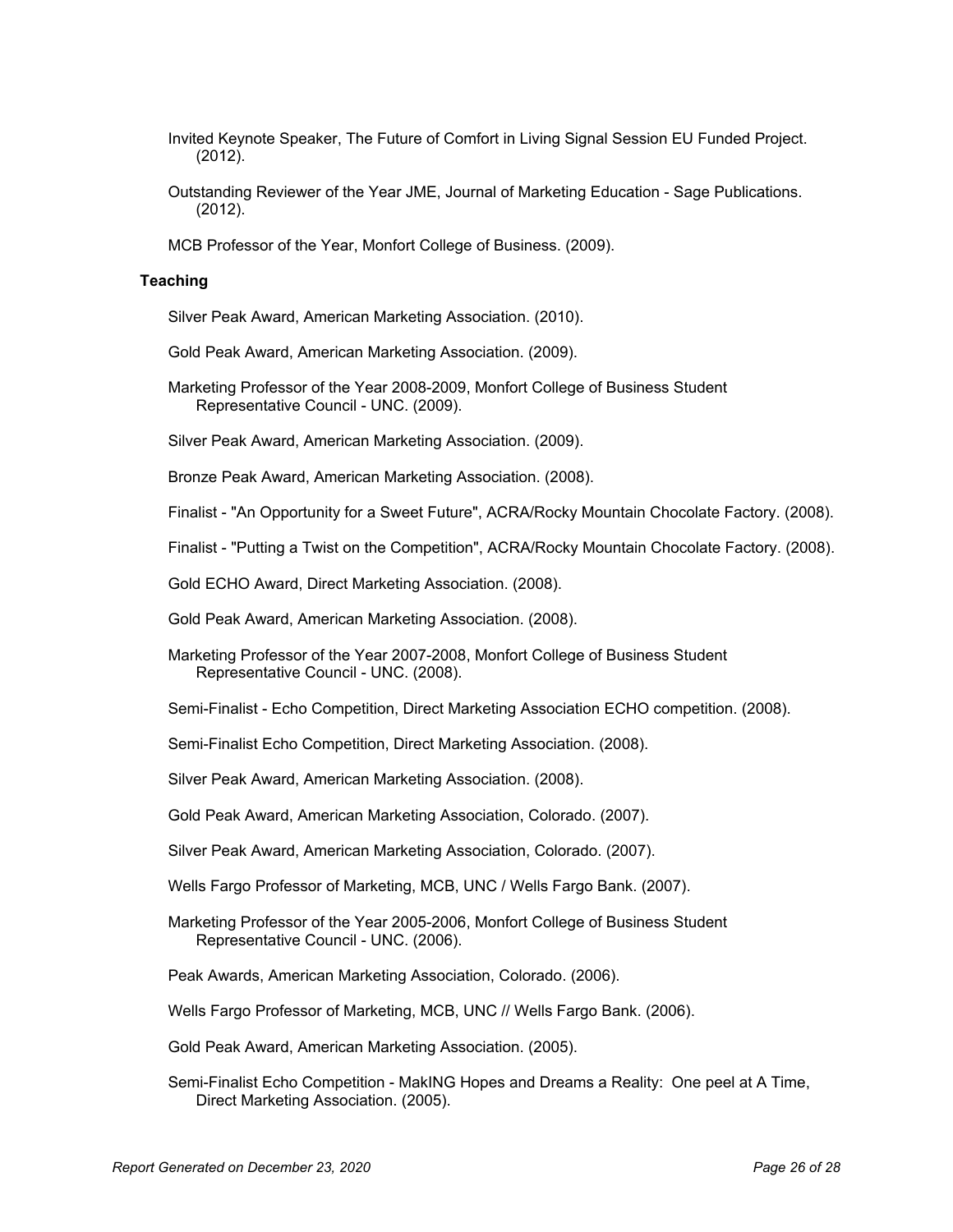- Semi-Finalist Echo Competition- Your Dreams are Just a Click Away, Direct Marketing Association ECHO competition. (2005).
- Silver Peak Award, American Marketing Association. (2005).
- Wells Fargo Professor of Marketing, MCB, UNC // Wells Fargo Bank. (2005).
- Gold Peak Award, American Marketing Association. (2004).
- Silver Peak Award, American Marketing Association. (2004).
- Wells Fargo Professor of Marketing, MCB, UNC / Wells Fargo Bank. (2004).
- Bronze Peak Award, American Marketing Association, Colorado. (2003).
- Gold Peak Award, American Marketing Association, (2003).
- Marketing Professor of the Year 2002-2003, Monfort College of Business Student Council UNC. (2003).
- MCB Instructional Award 2002, Monfort College of Business UNC. (2003).
- Silver Peak Award, American Marketing Association, Colorado. (2003).
- Wells Fargo Professor of Marketing, MCB, UNC / Wells Fargo Bank. (2003).
- Bronze Peak Award, American Marketing Association, Colorado. (2002).
- Semi-Finalist Echo Competition Generation to Generation, Direct Marketing Association. (2002).
- Semi-Finalist Echo Competition Hallmark Gold Crown, Direct Marketing Association. (2002).
- Semi-Finalist Echo Competition Inspiration, Motivation, Imagination, Direct Marketing Association. (2002).
- Silver Peak Award, American Marketing Association, Colorado. (2002).
- Wells Fargo Professor of Marketing, MCB, UNC // Wells Fargo Bank. (2002).
- Wells Fargo Professor of Marketing, MCB/UNC/Wells Fargo Bank. (2002).
- Silver Peak Award, American Marketing Association. (2001).
- Wells Fargo Professor of Marketing, MCB, UNC // Wells Fargo Bank. (2001).
- Wells Fargo Professor of Marketing, MCB/UNC/Wells Fargo Bank. (2001).
- Silver Echo Award, Direct Marketing Association. (2000).
- Wells Fargo Professor of Marketing, MCB, UNC // Wells Fargo Bank. (2000).
- Wells Fargo Professor of Marketing, MCB/UNC/Wells Fargo Bank. (2000).
- Mortar Board Favorite Professor, UNC Mortar Board. (1999).